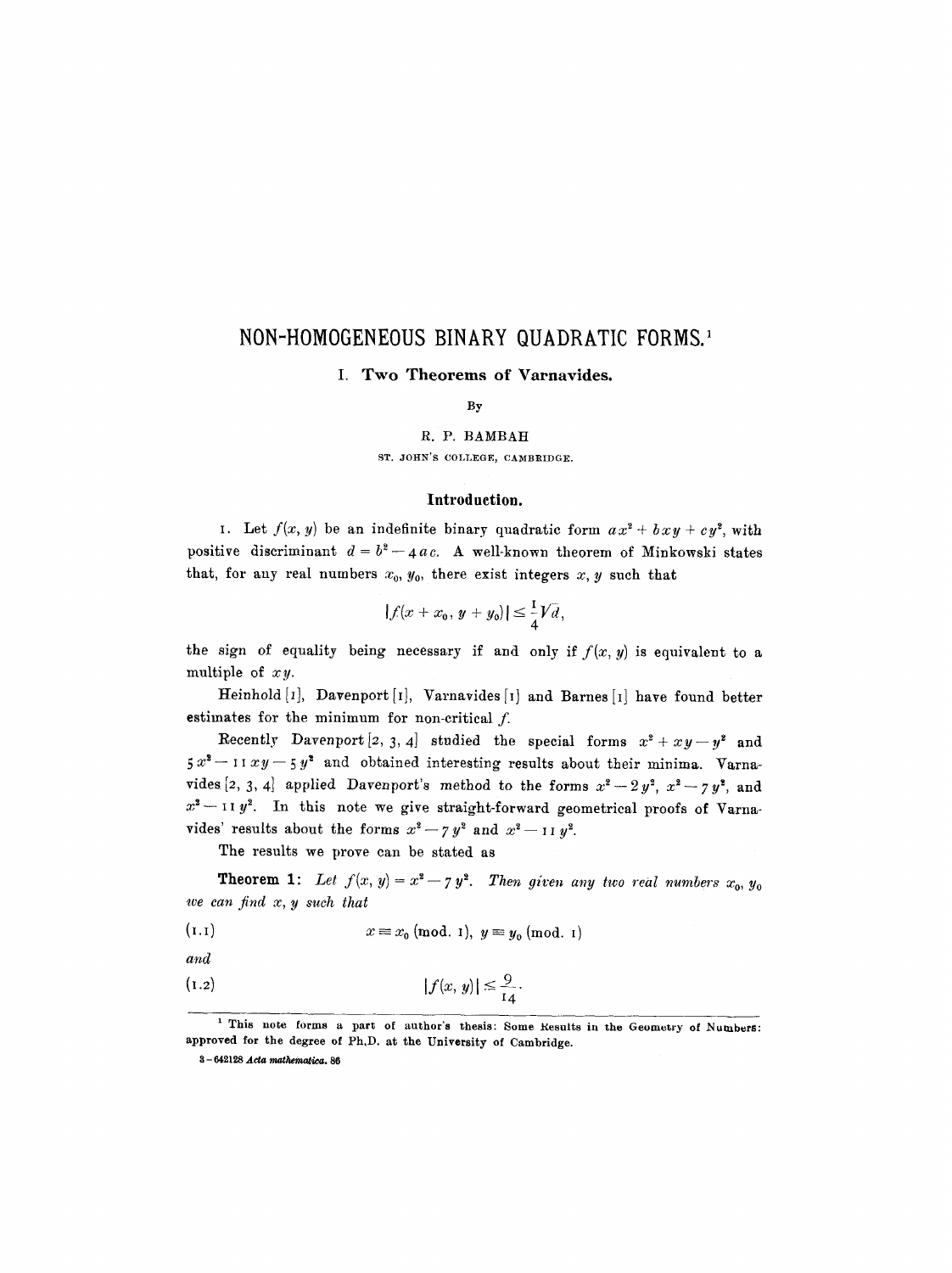*The equality sign in* (1.2) *is necessary if and only if* 

(1.3) 
$$
x_0 \equiv \frac{1}{2} \pmod{1}, y_0 \equiv \pm \frac{5}{14} \pmod{1}.
$$

*If*  $x_0$ ,  $y_0$  *do not satisfy*  $(1.3)$  *we can replace*  $(1.2)$  *by* 

$$
(1.4)^{t} \t\t |f(x, y)| < \frac{1}{1.56}.
$$

**Theorem 2:** *Giren*  $x_0$ ,  $y_0$ , any two real numbers, we can find  $(x, y)$  such that

$$
(2.1) \t x \equiv x_0 \; (\text{mod. 1}), \; y \equiv y_0 \; (\text{mod. 1})
$$

*and* 

(2.2) 
$$
|x^2 - 11y^2| \leq \frac{19}{22}.
$$

*The sign of equality in (2.2) is necessary if and only if* 

(2.3) 
$$
x_0 \equiv \frac{1}{2} \pmod{1}, y_0 \equiv \pm \frac{7}{22} \pmod{1}.
$$

*For all*  $x_0$ *,*  $y_0$ , *not satisfying*  $(2.3)$ *, we can replace*  $(2.2)$  by

$$
(2.4)^1 \t\t |x^2-11y^2|<\frac{1}{1.16}.
$$

# Proof of Theorem I.

2. We first prove

**Lemma 1.1:** Let  $(x_0, y_0) \equiv \left(\frac{1}{2}, \pm \frac{5}{14}\right)$  (mod.1). Then for all  $(x, y) \equiv (x_0, y_0)$  (mod.1),  $|x^2-y^2| \geq \frac{9}{14}$ . For some of these  $(x, y)$ , for example  $\left(\frac{1}{2}, \pm \frac{5}{14}\right)$ , the result holds with the equality sign.

**Proof:** All  $(x, y) = (x_0, y_0)$  (mod. 1) are given by  $x = a + \frac{1}{2}, y = b \pm \frac{5}{14}$ , where a and b are integers.

For these  $x, y$  we have

$$
(1.5) \quad |x^2 - 7y^2| = \left| \left( a + \frac{1}{2} \right)^2 - 7 \left( b \pm \frac{5}{14} \right)^2 \right| = \left| a^2 + a - 7 \, b^2 \mp 5 \, b - \frac{9}{14} \right| \geq \frac{9}{14},
$$

t These results are slightly stronger than those of Varnavides in that we do not have the sign of equality in  $(1.4)$  and  $(2.4)$ .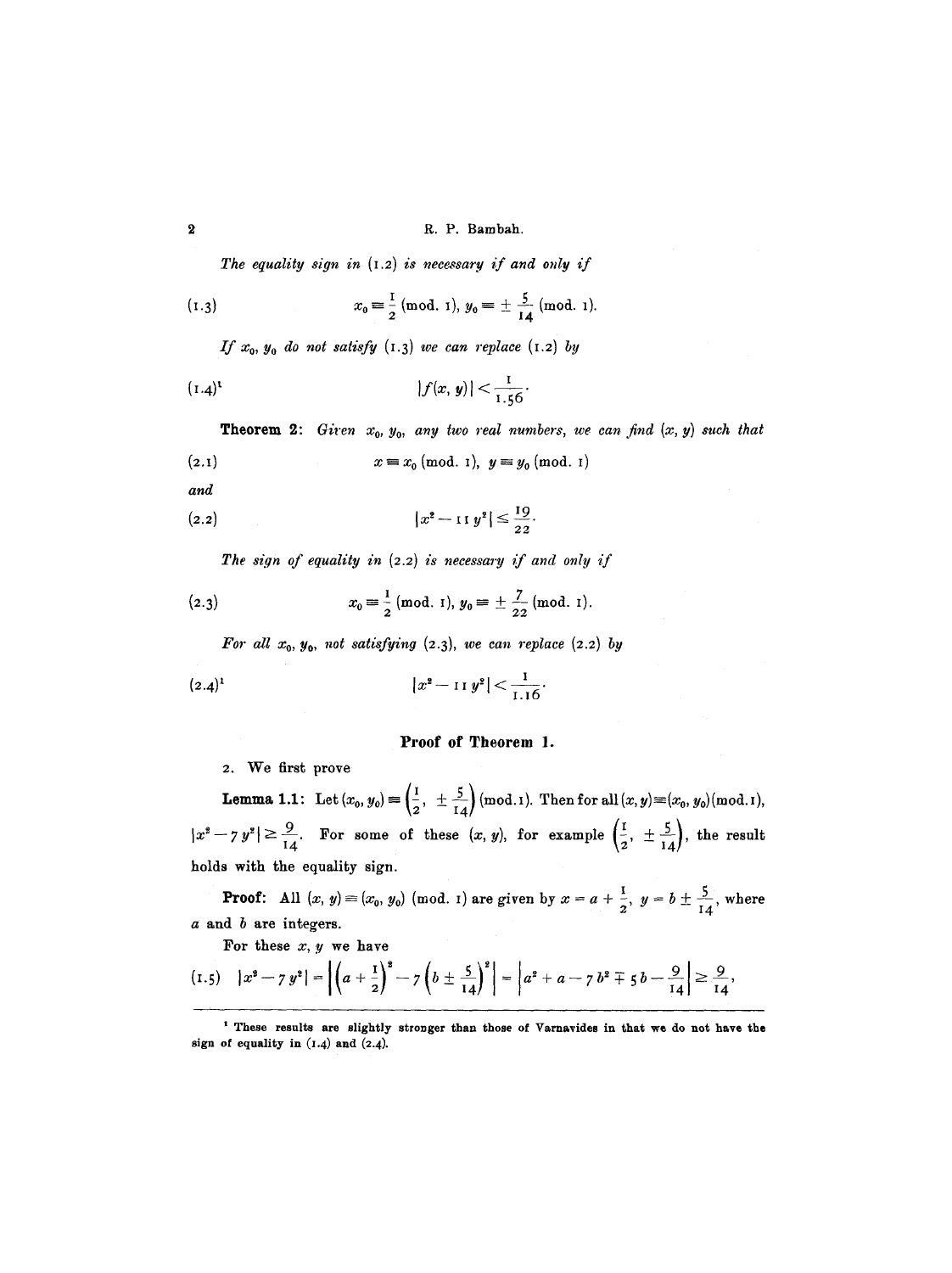since  $a^2 + a - 7b^2 + 5b$  is an even integer for all the a and b. The sign of equality in (1.5) arises when, for example,  $a = b = 0$ . This completes the proof of the lemma.

3. Suppose now  $x_0$ ,  $y_0$  is a pair of real numbers such that

(1.6) *For all* 
$$
(x, y) \equiv (x_0, y_0) \pmod{1}, |x^2 - 7y^2| \ge \frac{1}{1.56}
$$

*After Lemma 1.1, it will suffice for the proof of the theorem to show that* $x_0, y_0$ *must satisfy the relation* (1.3).

The rest of the proof will, therefore, be concerned with the proof of the above.

Let  $y_1$  be the unique number for which

$$
-\frac{1}{2} < y_1 \leq \frac{1}{2}, y_1 \equiv y_0 \text{ (mod. 1)}.
$$

Consider the values of  $x$  satisfying the relation

$$
x^2 - 7y_1^2 < \frac{1}{1.56} \le (x+1)^2 - 7y_1^2.
$$

The above is equivalent to

$$
x^2 < \frac{1}{1.56} + 7 y_1^2 = b^2 \text{ (say)} \leq (x+1)^2,
$$

i.e.

$$
-b < x < b,
$$
\nand

\n
$$
either \ x + 1 \geq b, \ or \ x + 1 \leq -b
$$
\nwith

Since it is impossible for x to be simultaneously less than  $-b-1$  and greater than  $-b$ , we must have  $x \geq b-1$ .

Now 
$$
b-1 > -b
$$
, since  $b > \frac{1}{2}$  Therefore (\*) is satisfied if and only if

 $b-1 \leq x < b$ ,

i.e. the values of  $x$  form a half-open interval of length  $I.$  This interval contains a unique number  $x_1 \equiv x_0 \pmod{1}$ . Therefore there exists one and only one pair  $x_1, y_1$ , such that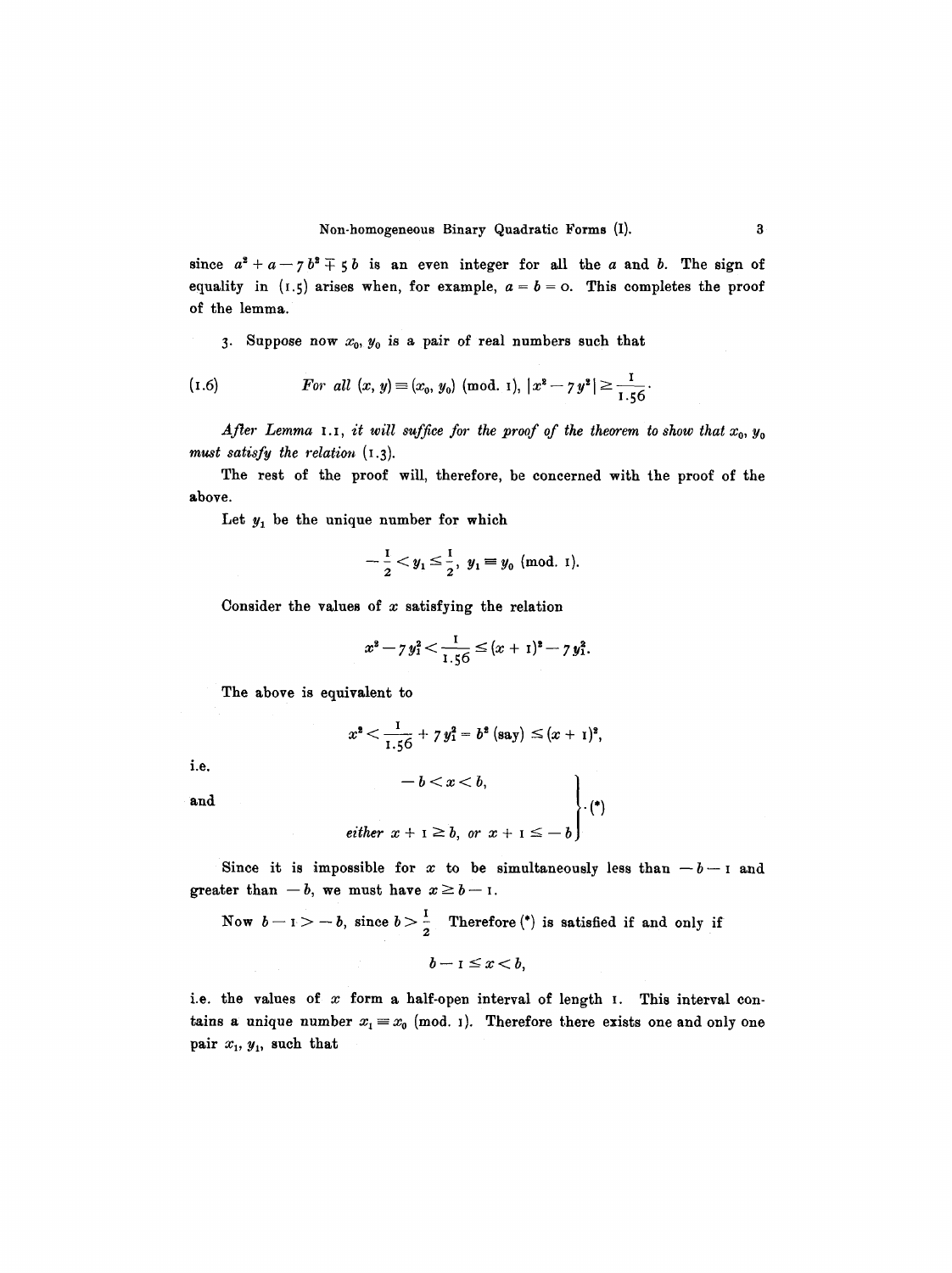4 R.P. Bambah.

$$
(1.7) \qquad \begin{cases} (x_1, y_1) \equiv (x_0, y_0) \text{ (mod. 1)}, \ -\frac{1}{2} < y_1 \leq \frac{1}{2}, \text{ and} \\ x_1^2 - 7y_1^2 < \frac{1}{1.56} \leq (x_1 + 1)^2 - 7y_1^2. \end{cases}
$$

Similarly there exist unique numbers  $x_2, y_2$  such that

$$
(1.8) \qquad \begin{cases} x_2, y_2 \equiv (x_0, y_0) \text{ (mod. 1)}, -\frac{1}{2} < y_2 \leq \frac{1}{2}, \text{ and} \\ x_2^2 - 7y_2^2 < \frac{1}{1.56} \leq (x_2 - 1)^2 - 7y_2^2. \end{cases}
$$

Clearly  $y_1 = y_2$ . We suppose

(1.9) 
$$
0 \le y_1 = y_2 \le \frac{1}{2}.
$$

The procedure for negative  $y_1$  is similar. By  $(1.6)$ ,  $(1.7)$  and  $(1.8)$  we must have

$$
(1.10) \t x_1^2 - 7 y_1^2 \leq -\frac{1}{1.56}, \t x_2^2 - 7 y_2^2 \leq -\frac{1}{1.56}.
$$

4. We now introduce a few definitions.

**Definition 1:** A point  $P(x, y)$  in the  $x-y$  plane will be said to be "congruent" to the point  $Q(x', y')$  if we have

$$
(x, y) \equiv (x', y') \pmod{1}.
$$

We will then write  $P = Q$ .

**Definition 2:** We shall call two regions R and S in the  $x-y$  plane "congruent" regions, if a translation through integer distances parallel to the axes changes R into S and vice versa. We, then, write  $R \equiv S$ .

Obviously if  $R \equiv S$ , every point in R has a congruent point in S and vice versa.

**Definition 3:** A translation  $\mathcal{J}_{m,n}$  will mean the translation through a distance m parallel to  $x$ -axis and  $n$  parallel to the axis of  $y$ .

5. Now, let us represent a pair  $x, y$  of real numbers by the point  $P$  in the  $x, y$  plane with co-ordinates  $(x, y)$ . Then we have only to prove:

 $H$ <sup>2</sup> Let  $P_0(x_0, y_0)$  be a point such that no point congruent to it lies in the region *9 ": defined by the inequality*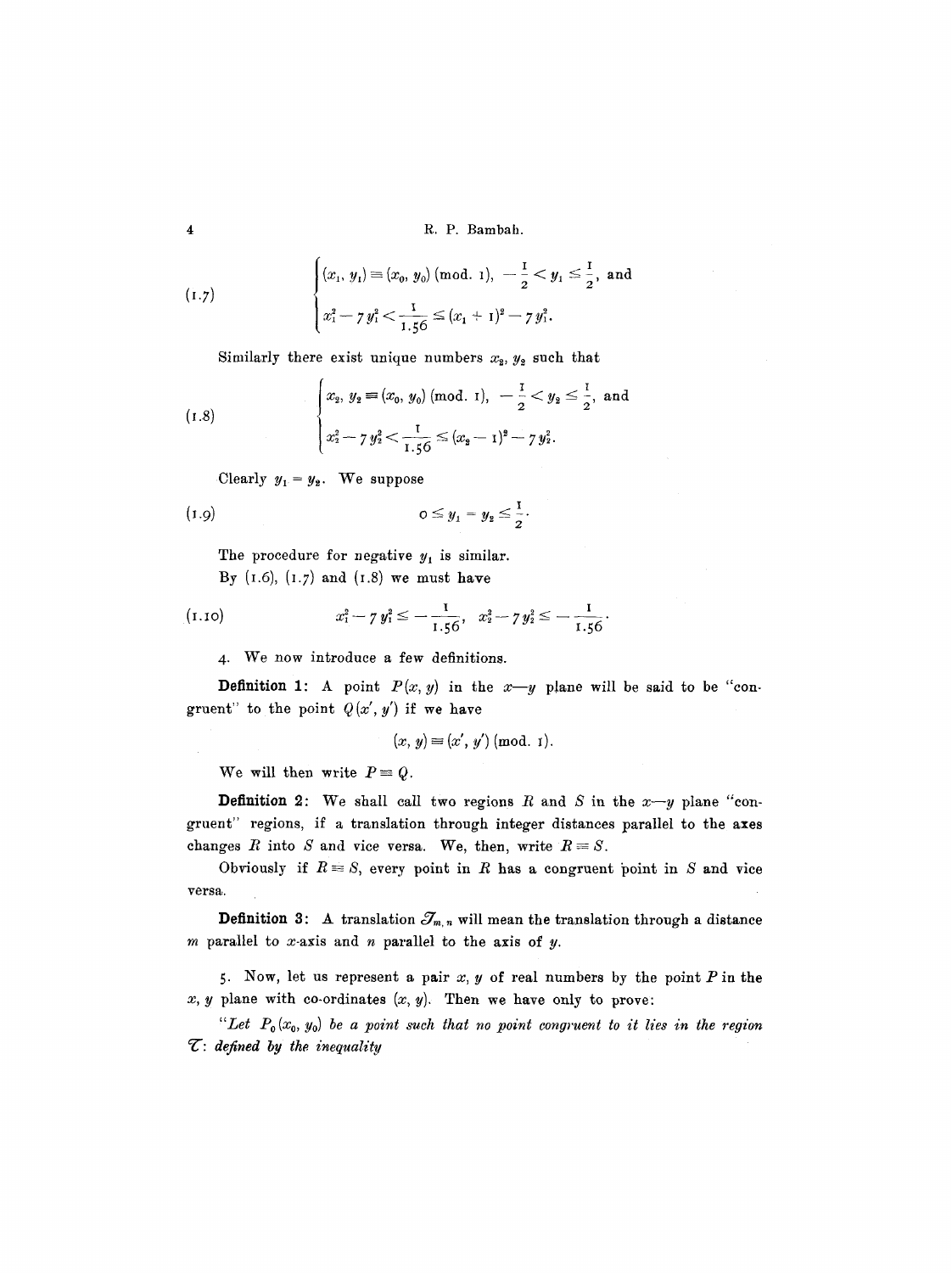$$
|x^2 - 7y^2| < \frac{1}{1.56}.
$$





6. Let  $\mathcal{A}, \mathcal{B}, \mathcal{C}$  and  $\mathcal{D}$  be the arcs of the hyperbolas  $x^2 - 7y^2 = \pm \frac{1}{1.56}$ Then  $\mathcal C$  is the open region included between these arcs. (See fig. 1).

Let the line  $y = \frac{1}{2}$  meet these arcs in the points *A, B, B* and *A* as shown in the figure. Move the part of  $\mathscr R$ , lying between  $A\bar A$  and the x-axis, through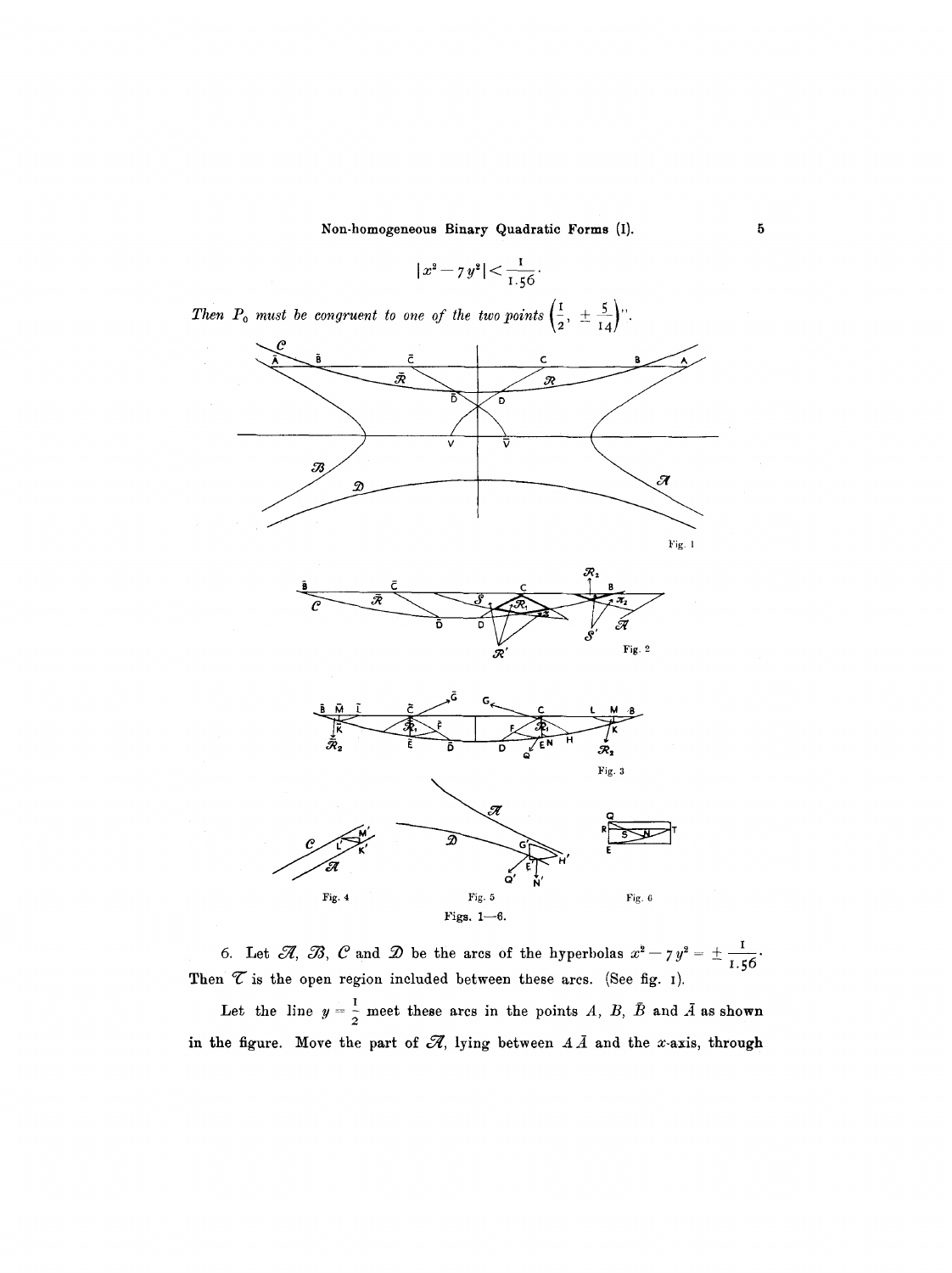a distance  $-1$  parallel to the x-axis. Let it take up the position  $CD V$ , with the points C, D and V on A  $\tilde{A}$ ,  $C$  and the x-axis respectively. Clearly the equation of *CDV* is  $(x + 1)^2 - 7y^2 = \frac{1}{1.56}$ .

Also move the part of  $\mathcal{B}$ , between  $A\overline{A}$  and the x-axis, through distance I parallel to the *x*-axis to take up the position  $\overline{C}\overline{D}\overline{V}$ , as shown in figure I. The equation of  $\overline{CD} \ \overline{V}$  is  $(x-1)^2 - 7y^2 = \frac{1}{156}$ .

Denote the closed curvilinear triangles  $BCD$  and  $\bar{B}\bar{C}\bar{D}$  by  $\mathcal R$  and  $\mathcal R$ .

Then the relations  $(1.7)$ ,  $(1.9)$  and  $(1.10)$  mean that there exists a unique point  $P_1\equiv P_0$  in  $\Re$ , while relations (I.8), (I.9) and (I.IO) mean that there is just one point  $P_2$  congruent to  $P_0$  and lying in  $\mathcal{R}$ .

Clearly it will suffice for our theorem to show that " $P_1$  must coincide with  $\left(\frac{1}{2}, \frac{5}{14}\right)$ ".

For convenience of reference, we tabulate below the co-ordinates of the vertices of  $R$  and  $\bar{R}$ .  $\bar{R}$  is obviously the image of  $R$  in the y-axis.

| Point          | Curves on which it lies                                                                                                           | Co-ordinates                                                                                          |
|----------------|-----------------------------------------------------------------------------------------------------------------------------------|-------------------------------------------------------------------------------------------------------|
|                | B $y = \frac{1}{2}$ , $x^2 - 7y^2 = -\frac{1}{1.56}$                                                                              | $\left(\left\lfloor \sqrt{\frac{173}{156}}, \frac{1}{2} \right\rfloor = (1.053 \ldots, 0.5). \right)$ |
|                | C $y = \frac{1}{2}, (x + 1)^2 - 7y^2 = \frac{1}{1.56}$                                                                            | $\left  \left( \sqrt{\frac{373}{156}} - 1, \frac{1}{2} \right) \right  = (0.546 \ldots, 0.5).$        |
|                | $D\left[x^2 - 7y^2 = -\frac{1}{1.56}, (x+1)^2 - 7y^2 = \frac{1}{1.56}\left(\frac{11}{78}, y'\right)$ (the value of y'unimportant) |                                                                                                       |
|                | Image in y-axis of                                                                                                                |                                                                                                       |
| $\bar{\bm{B}}$ | $\bm{B}$                                                                                                                          | $(-1.053, 0.5).$                                                                                      |
| $\bar{C}$      | $\mathcal{C}$                                                                                                                     | $(-0.546, 0.5).$                                                                                      |
| $\bar{D}$      | D                                                                                                                                 | $\left(-\frac{11}{78}, y'\right)$ .                                                                   |

| Table |  |
|-------|--|
|-------|--|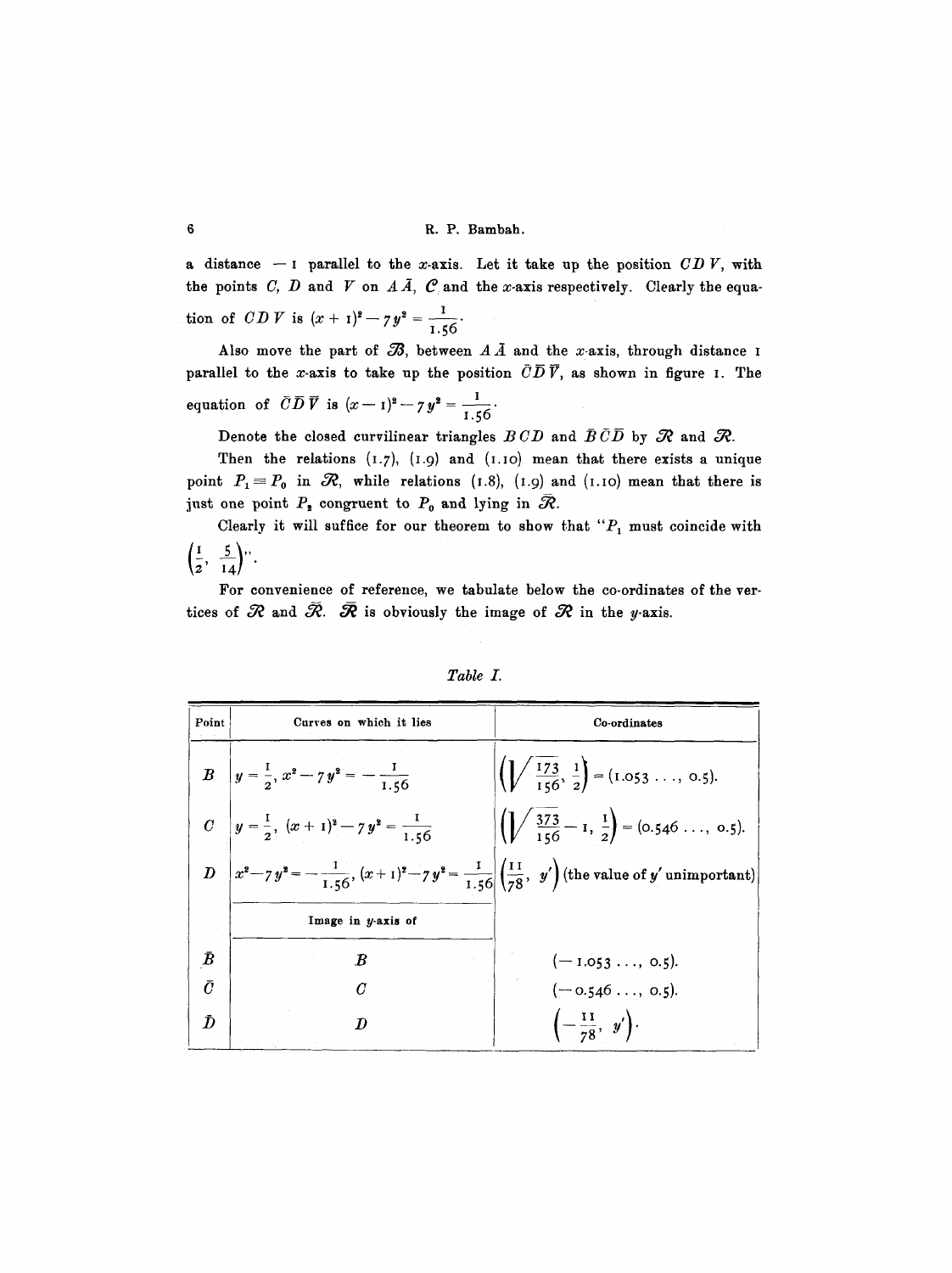7. Let the translation  $\mathcal{J}_{1,0}$  change  $\mathcal R$  into  $\mathcal R'$ . Then we assert that  $\mathcal R'$ consists of three parts (see fig. 2)

i)  $\pi$ , which lies in  $\mathcal{T}$ ,

- ii) the closed curvilinear quadrilateral  $R_1$ , which lies in  $R$ , and
- iii) the region  $S$ , which lies outside  $\mathcal T$  as well as  $\mathcal R$ . The above assertion will clearly follow if we can show that
	- I. the upper vertices of  $\mathcal{R}'$  lie to the left of C,
	- 2. the lower vertex of  $\mathcal{R}'$  lies inside  $\mathcal{T}$ , and
	- 3. the hyperbolic arcs in the boundaries of  $R$  and  $R'$  meet each other in single points.

We first observe

Lemma A: Let  $C$  be an infinite arc of a hyperbola. Let  $AB$  be a finite arc of a hyperbole  $\mathcal{D}$ , whose asymptotes are parallel to those of  $\mathcal{C}$ . Then, if A and B lie on opposite sides of  $C$ , AB intersects  $C$  in a single point; but, if A and B lie on the same side of  $C$ ,  $AB$  meets  $C$  in two points or none.

**Proof:** Obvious, since  $C$  and  $D$  cannot intersect in more than two finite points.

After Lemma A, 3 is a direct consequence of I and 2.

The condition 2 is obviously satisfied since the lower vertex of  $\mathcal{R}'$ , i.e. the new position of  $\overline{D}$ , lies on the line  $D\overline{D}$ :  $y = y'$ , at a distance less than I to the right of D, and since the arc D C is at distance I from  $\mathscr{R}$ .

The condition 1, too, is easily verified, since the co-ordinates of the upper vertices of  $\mathcal{R}'$ , obtained by adding  $(1,0)$  to those of  $\bar{B}$  and  $\bar{C}$ , are  $(-.053...,-5)$ and  $(.453...,-5)$  while those of C are  $(.546...,-5)$ .

Consequently our assertion about  $\mathcal{R}'$  is true and fig. 2 is correct.

Now  $\mathcal{R}'$  is congruent to  $\bar{\mathcal{R}}$ . Therefore  $\mathcal{R}'$  contains a point  $Q = P_2 = P_0$ . As Q cannot lie in  $\mathcal{T}$ , it must lie either in  $\mathcal{R}_1$  or in  $\mathcal{S}$ ; we include the common boundary in  $\mathcal{R}_1$  only.

Now, let the 'translation  $\mathcal{J}_{1,0}$  change  $\mathcal S$  into  $\mathcal S'$ . We assert that  $\mathcal S'$  will consist of two parts i)  $\pi_2$  lying in  $\mathcal T$  and ii) the closed curvilinear triangle  $\mathcal{R}_2$ lying in  $R$ . The assertion will clearly be justified if we can show

I. The upper vertices of  $S'$  are situated relative to B and C as shown in fig. 2, and

2. The points of intersection between the boundaries of  $R$  and  $S'$  are as shown in fig. 2.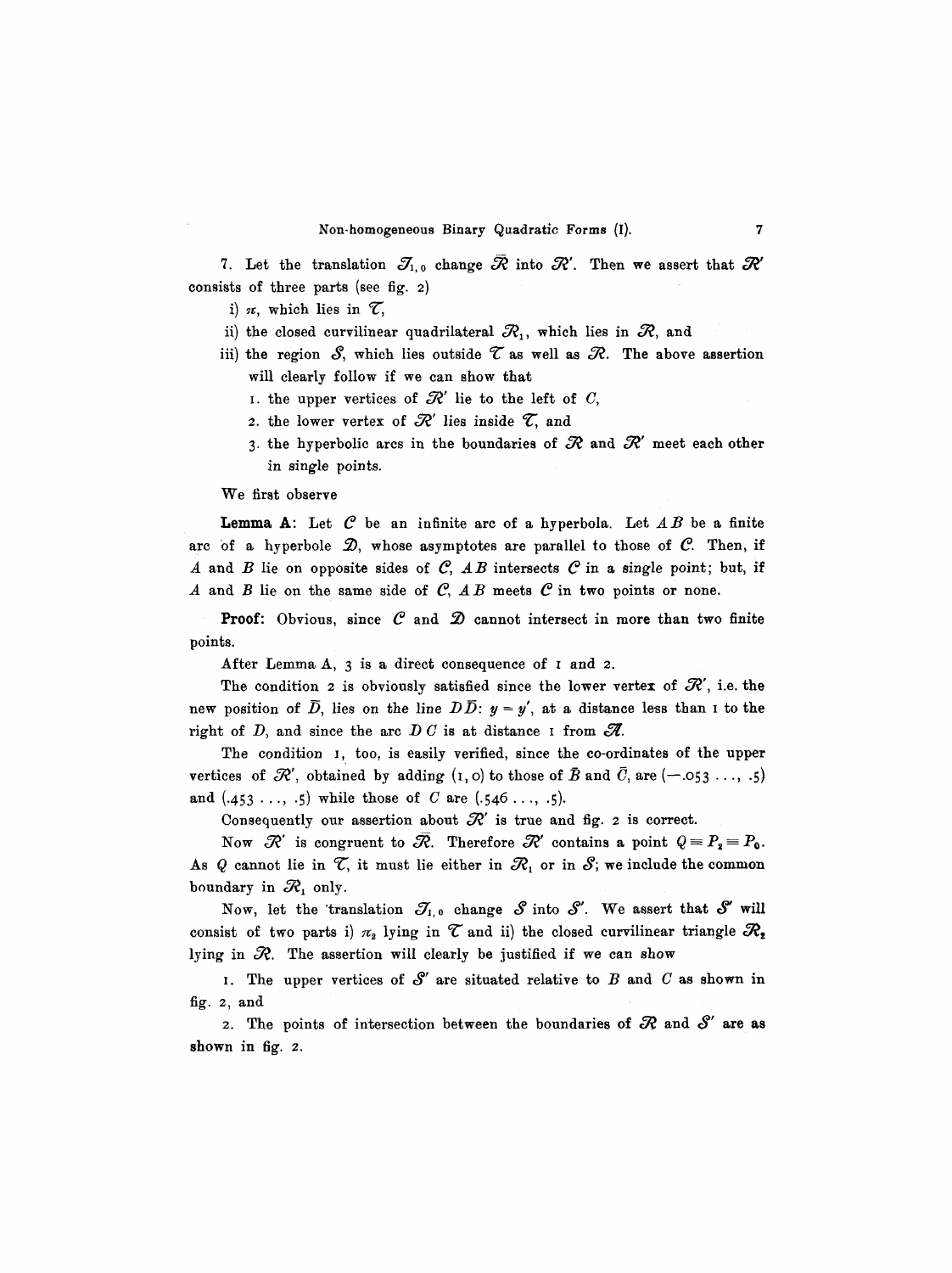After Lemma A, 2 is a direct consequence of I, which in its turn follows from the fact that the co-ordinates of the upper vertices are  $(.946..., .5)$  and  $(1.453...,-5)$  while those of C and B are  $(.546...,-5)$  and  $(1.053...,-5)$  respectively.

Therefore the figure is verified.

Now if the point Q lies in S, a point  $Q' \equiv Q \equiv P_0$  will lie in S'. As Q' cannot lie in  $\mathcal{T}$ , it will lie in  $\mathcal{R}_2$ . So that we conclude that a point  $\equiv P_0$  lies in  $\mathcal{R}_1$ , or  $\mathcal{R}_2$ .

As both  $\mathcal{R}_1$  and  $\mathcal{R}_2$  lie in  $\mathcal{R}$  and  $\mathcal{R}$  contains just one point  $P_1 \equiv P_0, P_1$ must obviously lie in  $\mathcal{R}_1$  or  $\mathcal{R}_2$ .

Similarly, we can prove that  $P_2$ , the point in  $\overline{\mathcal{R}}$  congruent to  $P_0$ , must lie in  $\mathcal{R}_1, \mathcal{R}_2$ , respective images in y-axis of  $\mathcal{R}_1$  and  $\mathcal{R}_2$ .

By considering the equations of boundary arcs of  $\mathcal{R}_1, \mathcal{R}_1, \mathcal{R}_2$  and  $\mathcal{R}_3$  or by simple symmetry considerations, it is easily seen that  $\mathcal{R}_1 = \overline{\mathcal{R}}_1$  and  $\mathcal{R}_2 = \overline{\mathcal{R}}_2$ .

Let the vertices of  $\mathcal{R}_1$  be E, F, G, and H, those of  $\overline{\mathcal{R}}_1$  be  $\overline{E}$ ,  $\overline{F}$ ,  $\overline{G}$ , and  $H$ , of  $\mathcal{R}_2$  be  $K$ ,  $L$  and  $B$  while those of  $\mathcal{R}_2$  be  $\bar{K}$ ,  $\bar{L}$  and  $\bar{B}$ , as shown in fig. 3.

Join  $EG$  and  $\bar{E}\bar{G}$ . Draw the lines  $KM$ ,  $\bar{K}\bar{M}$  parallel to y-axis to meet  $B\bar{B}~$  in  $M$  and  $\bar{M}$ . These lines divide  $\mathcal{R}_1,~\mathcal{R}_2,~\mathcal{R}_1,~\mathcal{R}_2$  in two parts each. These parts have various congruence and symmetry relations e.g.

*I.*  $\overline{E} \overline{F} \overline{G}$  is congruent to  $EHG$  and symmetric with respect to y-axis to *EFG.* 

2.  $\overline{K} \overline{B} \overline{M}$  is congruent to  $KLM$  and symmetric with respect to y-axis to *KBM.* 

In view of these relations it will suffice for the proof of Theorem I to prove statement A viz. "Every point, except  $\left(\frac{1}{2}, \frac{5}{14}\right)$ , of KLM and EGH has a con- $\emph{gruent point inside $\mathcal{T}$.}$  For, if so, because of congruence, every point, except  $\left(-\frac{I}{2}, \frac{5}{I4}\right)$ , in  $\overline{KBM}$  and  $\overline{EFG}$  will have a congruent point in  $\overline{\mathcal{C}}$ , and, then by symmetry, every point, except  $\left(\frac{1}{2}, \frac{5}{14}\right)$ , of *KBM* and *EFG* will have a congruent point in  $\mathcal T$ . Combined with the statement A this will mean that every point except  $\left(\frac{1}{2}, \frac{5}{14}\right)$  in  $\mathcal{R}_1$  or  $\mathcal{R}_2$  has a congruent point inside  $\mathcal{T}$ , so that  $P_1$ , which lies in  $\mathcal{R}_1$  or  $\mathcal{R}_2$  and has no congruent point in  $\mathcal{T}$ , will have to coincide with the point  $\left(\frac{1}{2}, \frac{5}{14}\right)$  and the Theorem will follow.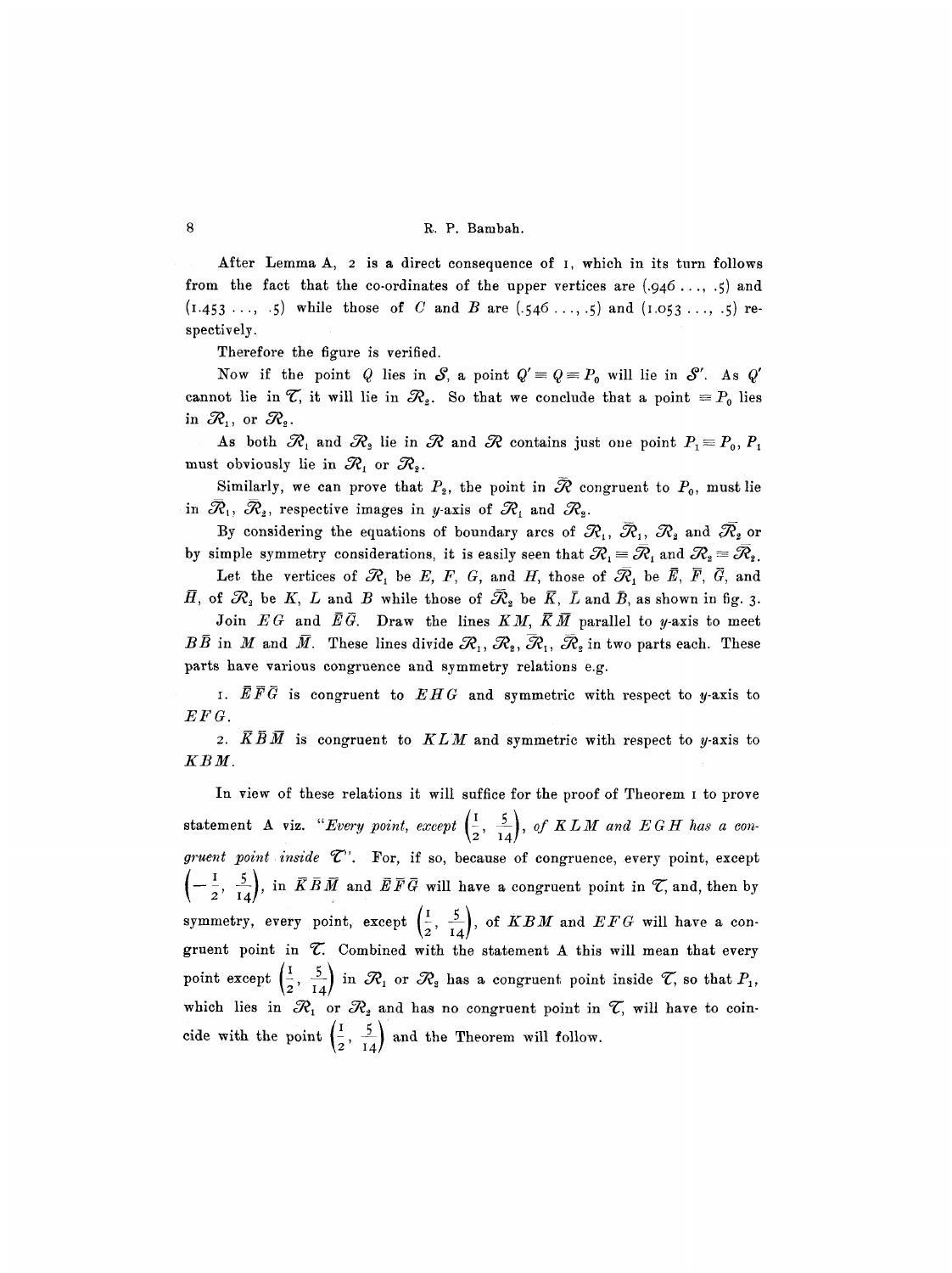| $\left(2-\sqrt{\frac{173}{156}},\ \frac{1}{2}\right)=(.946\ldots, .5).$<br>$\left(\frac{1}{2}, \sqrt{\frac{139}{1002}}\right) = (.5, .3567)$<br>$\frac{1}{2}$ , $\sqrt{\frac{251}{1092}}$ = (.5, .4794 )<br>Coordinates of the point<br>(1, $\left  \int \frac{64}{273} \right  = (1, 484 \ldots)$<br>$\left(1, \frac{1}{2}\right) = (1, .5)$<br>$(x-2)^2 - 7y^2 = \frac{1}{1.56}$ , $(x + 1)^2 - 7y^2 = \frac{1}{1.56}$<br>$(x-2)^2 - 7y^2 = -\frac{1}{1.56}$ , $x^2 - 7y^2 = -\frac{1}{1.56}$<br>$\frac{92.1}{1.56}$<br>$(x-1)^2 - 7y^2 = -\frac{1}{1.56}, \quad x^2 - 7y^2 = -\frac{1}{1.56}$<br>$(x-2)^2-7y^2=\frac{1}{1.56}$ , $x^2-7y^2=-\frac{1}{1}$<br>$\frac{1}{\sqrt{2}}$<br>$\frac{1}{4}$<br>Equations of the Curves<br>$(x - 2)^2 - 7y^2 = -\frac{1}{1.56}$<br>$\frac{1}{\pi}$<br>$\beta$<br>$M K$ , $M B$<br>H G, E H<br>KL, KB<br>$EF, \; EH$<br>KL, LB<br>H G, F G<br>Curves<br>through it<br>Point |              |  |                                                                          |
|--------------------------------------------------------------------------------------------------------------------------------------------------------------------------------------------------------------------------------------------------------------------------------------------------------------------------------------------------------------------------------------------------------------------------------------------------------------------------------------------------------------------------------------------------------------------------------------------------------------------------------------------------------------------------------------------------------------------------------------------------------------------------------------------------------------------------------------------------------------------------------------------------------------------|--------------|--|--------------------------------------------------------------------------|
|                                                                                                                                                                                                                                                                                                                                                                                                                                                                                                                                                                                                                                                                                                                                                                                                                                                                                                                    |              |  |                                                                          |
| $\overline{\mathbb{M}}$                                                                                                                                                                                                                                                                                                                                                                                                                                                                                                                                                                                                                                                                                                                                                                                                                                                                                            | $\mathbb{E}$ |  |                                                                          |
| $\overline{L}$<br>$\overline{\mathbb{X}}$<br>$\tilde{c}$                                                                                                                                                                                                                                                                                                                                                                                                                                                                                                                                                                                                                                                                                                                                                                                                                                                           | H            |  | $\left(\frac{53}{78}, \frac{1}{78}\right)^7 = (0.679 \dots, 3969 \dots)$ |
|                                                                                                                                                                                                                                                                                                                                                                                                                                                                                                                                                                                                                                                                                                                                                                                                                                                                                                                    |              |  |                                                                          |
|                                                                                                                                                                                                                                                                                                                                                                                                                                                                                                                                                                                                                                                                                                                                                                                                                                                                                                                    |              |  |                                                                          |
|                                                                                                                                                                                                                                                                                                                                                                                                                                                                                                                                                                                                                                                                                                                                                                                                                                                                                                                    |              |  |                                                                          |
|                                                                                                                                                                                                                                                                                                                                                                                                                                                                                                                                                                                                                                                                                                                                                                                                                                                                                                                    |              |  |                                                                          |

*Table IL* 

on-homogeneous Binary Quadratic Forms (I)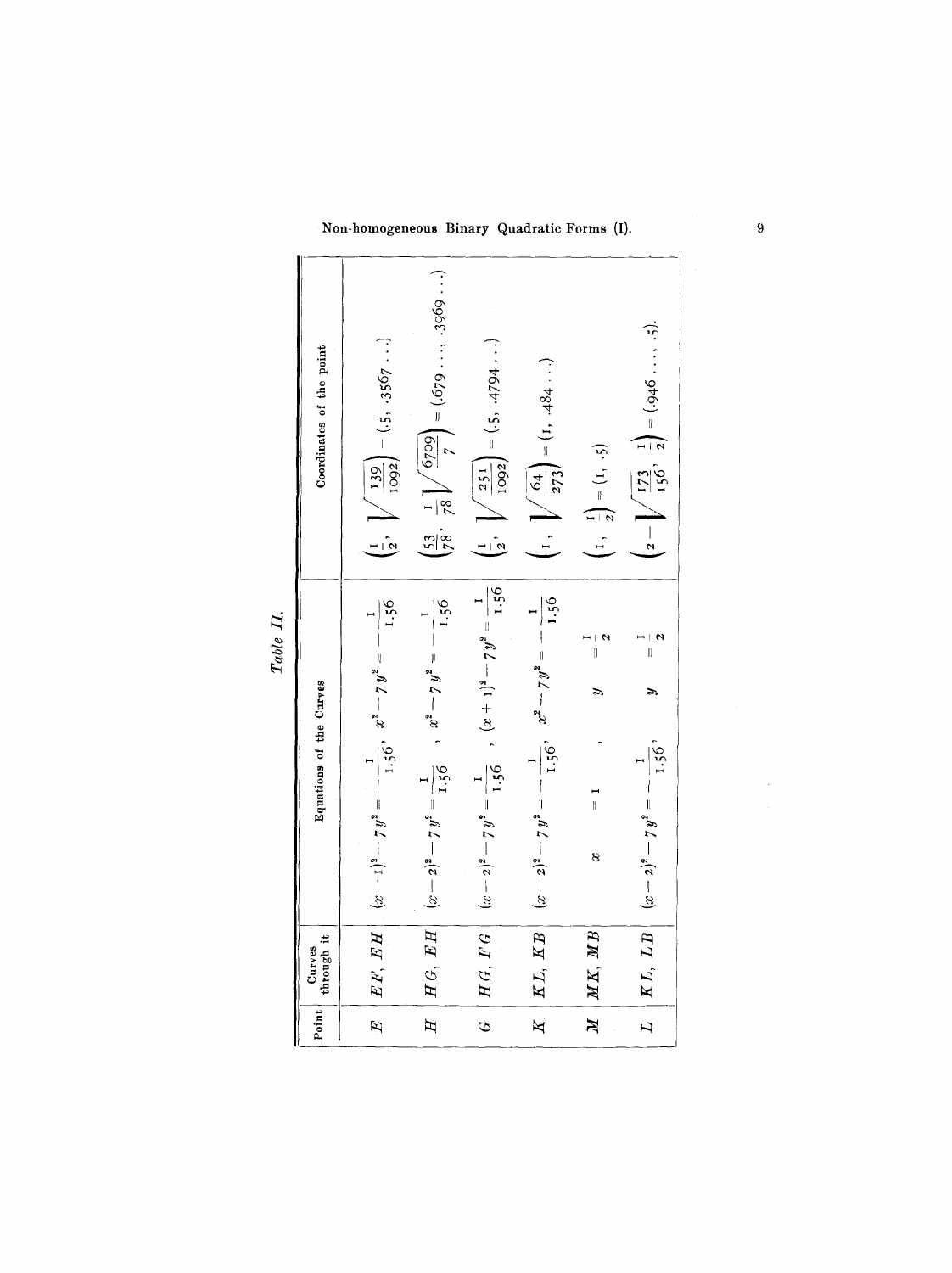#### 10 R.P. Bambah.

We now prove statement A in the Lemmas  $1.2$ --1.4 below. For convenience for reference we tabulate the co-ordinates of some points.

8. Lemma 1.2: Every point in  $KLM$  has a congruent point in  $\mathcal{T}$ .

**Proof:** Let the translation  $\mathcal{J}_{3, 1}$  change  $KLM$  into  $K'L'M'$ . (See fig. 4). Then

$$
K' = K + (3, 1) = (4, 1.484...)
$$
 lies in  $\mathcal{T}$ ,

since

$$
|4^2 - 7(1.484...)^2|^{1} < .58... < \frac{1}{1.56} = .641...
$$

also,

$$
L' = L + (3, 1) = (3.946 \ldots, 1.5)
$$
 lies in  $\mathcal{T}$ ,

since

$$
|(3.946...)^{2}-7(1.5)^{2}|<7(1.5)^{2}-(3.9)^{2}=.54<\frac{1}{1.56}.
$$

As the triangle  $K' L'M'$  lies entirely within the rectangle formed by the lines through  $K'$  and  $L'$  parallel to the axes, the above implies that  $K'L'M'$  lies inside  $\mathcal T$  and the lemma follows.

**Lemma** 1.3: Every point in *EHG* excluding a closed curvilinear triangle  $ENQ$  has a congruent point in  $Z$ .

**Proof:** Let the translation  $\mathcal{J}_{1,-1}$  change  $EHG$  into  $E'H'G'$ . (See fig. 5). Then,

$$
H' = H + (1, -1) = (1.679 \ldots, -.663 \ldots)
$$
 lies inside  $\mathcal{T}$ ,

$$
|(1.679...)^2 - 7(.603...)^2| < 2.89 - 2.52 = .37 < \frac{1}{1.56}
$$

 $G' = G + (I, -I) = (I.5, -.5205...)$  lies inside  $\mathcal{T},$ 

since

since

$$
|(1.5)^2 - 7(.5205...)^2|
$$
 < 2.25 - 1.75 = .5  $\lt$   $\frac{1}{1.56}$ ;

 $(1, -1) = \left(1.5, \sqrt{\frac{139}{1092} - 1}\right)$  lies below the boundary  $\mathcal{D}$  i.e. in

that part of  $x^2 - 7y^2 < -\frac{1}{155}$ , where y is negative, since

$$
(1.5)^{2} - 7\left(\sqrt{\frac{139}{1092}} - 1\right)^{2} < -0.646 \ldots < -\frac{1}{1.56} = -0.641 \ldots
$$

This proves that the position of the points  $E'$ ,  $G'$  and  $H'$  is as shown in fig. 5.

$$
1 I.484... = I + \sqrt{\frac{64}{273}}.
$$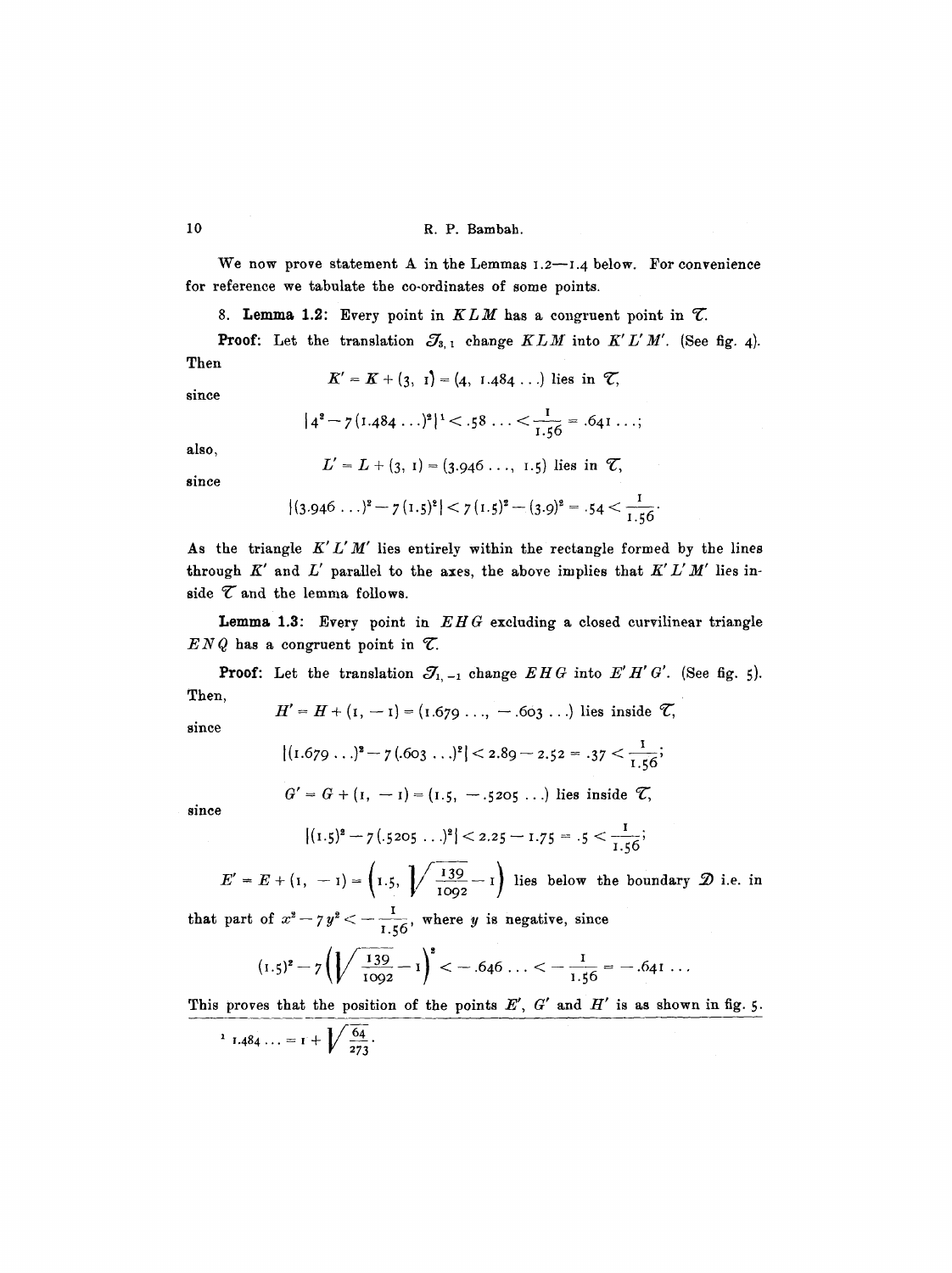We also observe that  $E'H'$  and  $H' G'$  are arcs of hyperbolas with asymptotes parallel to  $x \pm \sqrt{7} y = 0$ .

By Lemma A,  $E'H'$  meets  $\mathcal D$  in a single point,  $N'$  (say). As  $E' G'$  is a line parallel to the y-axis, it intersects  $\mathcal D$  in one point,  $Q'$  (say). The arc  $G' H'$  arises from  $\mathscr B$  by a translation  $\mathscr T_{3,-1} = \mathscr T_{1,0} + \mathscr T_{1,0} + \mathscr T_{1,-1}$ . Therefore its equation is

(1.11) 
$$
(x-3)^2 - 7(y+1)^2 = \frac{1}{1.56}.
$$

The equation of  $\mathcal D$  is

$$
x^2 - 7 y^2 = -\frac{1}{1.56}.
$$

Therefore, eliminating  $y$  between  $(1.11)$  and the above, we find that the points of intersection, if any, of  $G'H'$  and  $\mathcal D$  satisfy the equation

$$
o=-\frac{175}{39}-7x^2+\left(3x-\frac{14}{39}\right)^2=2x^2-\frac{84}{39}x-\frac{175\times39-196}{39^2}.
$$

This has a negative root. Therefore, as all the points on  $G' H'$  have a positive abscissa, there is at most one point of intersection of  $G'H'$  and  $\mathcal{D}$ . But by lemma A, the points of intersection of  $G'H'$  and  $\mathcal D$  are two or none. Therefore  $G'H'$  does not intersect  $\mathcal{D}$ .

The equation of  $\mathscr X$  is

$$
x^2 - 7y^2 = \frac{1}{1.56}.
$$

Eliminating  $y$  between  $(1.11)$  and above, we see that the points of intersection, if any, of  $G'H'$  and  $\mathscr A$  satisfy the equation

$$
o = (1 - 3x)^{2} - 7x^{2} + \frac{7}{1.56} = 2x^{2} - 6x + \left(1 + \frac{7}{1.56}\right).
$$

As this equation has no real root,  $G'H'$  does not intersect  $\mathcal A$ . Hence the position of E' *G' H'* is as shown in fig. 5. The translation  $\mathcal{J}_{-1,1}$ , i.e. the translation inverse to  $\mathcal{J}_{1,-1}$ , changes  $E' N' Q'$  into  $E N Q$  of the lemma.

9. Now we give an easy lemma which we shail apply later.

**Lemma B:** Let  $a > 0$ ,  $r > 1$ ,  $a_0 \le a$ , be any three real numbers. Then, if  $N \le a$ be a positive number, we can find an integer  $n \geq 1$ , such that

$$
a_0 < N r^n \leq a r.
$$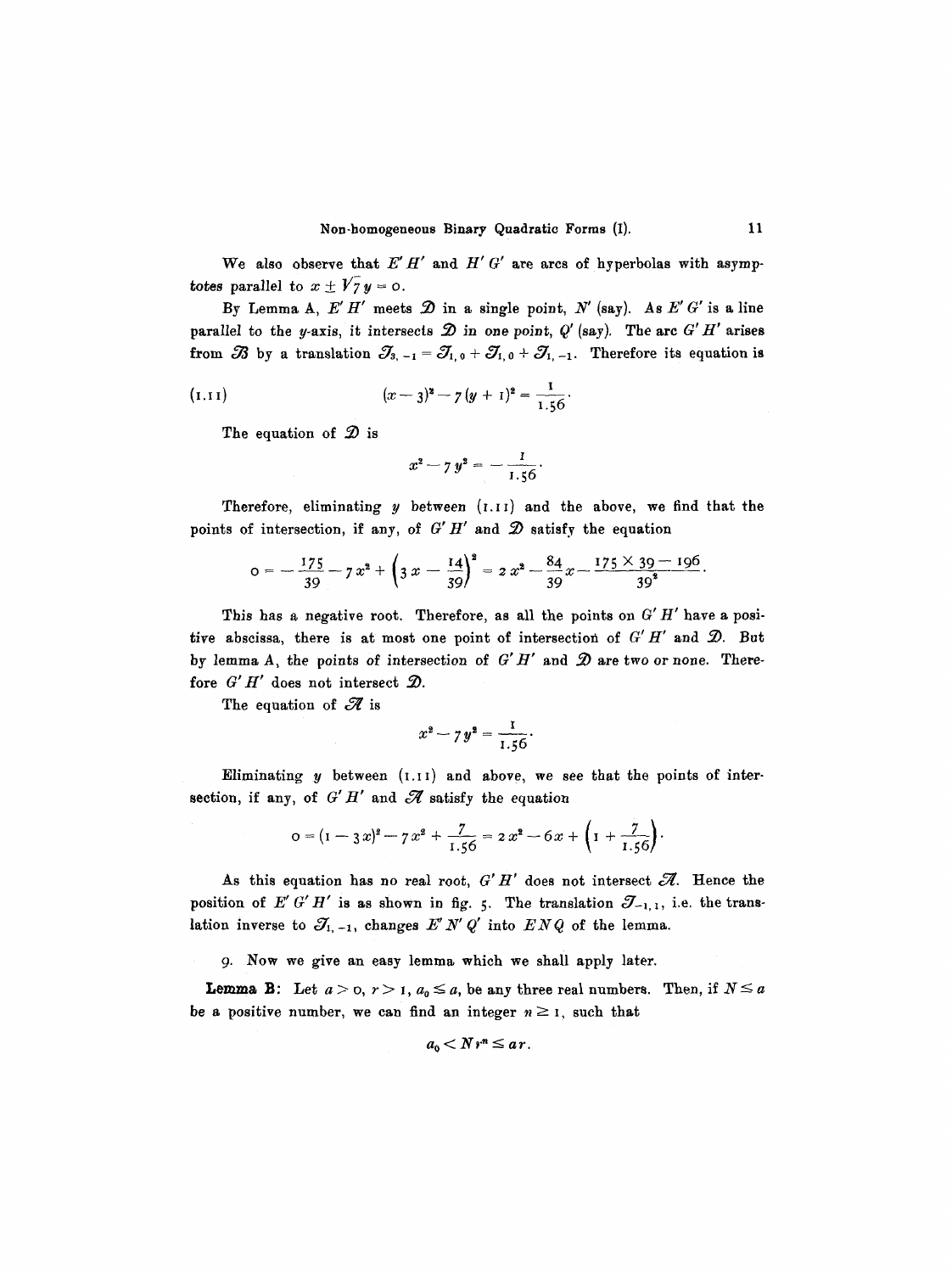**Proof:** Obvious, since we can find  $n \geq 1$  such that

$$
a < N r^n \leq a r.
$$

**Lemma 1.4:** Every point, except  $\left(\frac{1}{2}, \frac{5}{12}\right)$ , in the closed triangle  $ENQ$ , has a congruent point in  $\mathcal{T}$ .

Proof: The equations of the boundary arcs of *ENQ* are

$$
EN: \t x2 - 7 y2 = -\frac{1}{1.56}
$$

$$
N Q: \t (x + 1)2 - 7 (y - 1)2 = -\frac{1}{1.56}
$$

$$
E Q: \qquad \qquad x = \frac{1}{2}, \text{ (by definition)}.
$$

Therefore the co-ordinates of Q are

$$
x = \frac{1}{2}
$$
,  $y = 1 - \left[\frac{1}{7}\left(\frac{9}{4} + \frac{25}{39}\right)\right]^{1/2} = \left(\frac{1}{2}, .35734... \right)$ .

 $\sqrt{1}$   $\sqrt{1}$ As the co-ordinates of E are  $\{\frac{1}{2}, .35677 \ldots\}$ , R, the point with co-ordinates  $\left(\frac{1}{2}, \frac{5}{11}\right) = \left(\frac{1}{2}, .35714\ldots\right)$  lies between *E* and *Q* on the line *EQ*.

Let  $RST$ , the line  $y = \frac{3}{14}$  through *R*, meet  $NQ$  and *EN* in *S* and *T* respectively.

Then the co-ordinates of S are  $\left(\sqrt{\frac{2459}{1092}} - 1, \frac{5}{14}\right) = \left(.5006 \ldots, \frac{5}{14}\right)$ , and those of T are  $\left(\sqrt{\frac{375}{1092}}, \frac{5}{14}\right) = \left(.5018\ldots, \frac{5}{14}\right)$ . Therefore the position is as shown in fig. 6.

Consequently every point of  $ENQ$  has co-ordinates  $\left(\frac{I}{2} + \alpha, \frac{5}{14} + \beta\right)$  where  $0 \le \alpha < .0019, -0004 < \beta < .00021.$ 

Therefore the points of  $ENQ$ , excluding  $\left(\frac{1}{2}, \frac{5}{14}\right)$  form a subset of the set  $\Sigma$  consisting of points  $\left(\frac{1}{2} + \alpha, \frac{5}{14} + \beta\right)$ , where (1.12)  $0 \le \alpha < .0019, \ |\beta| < .0004, \ (\alpha, \beta) \ne (0, 0).$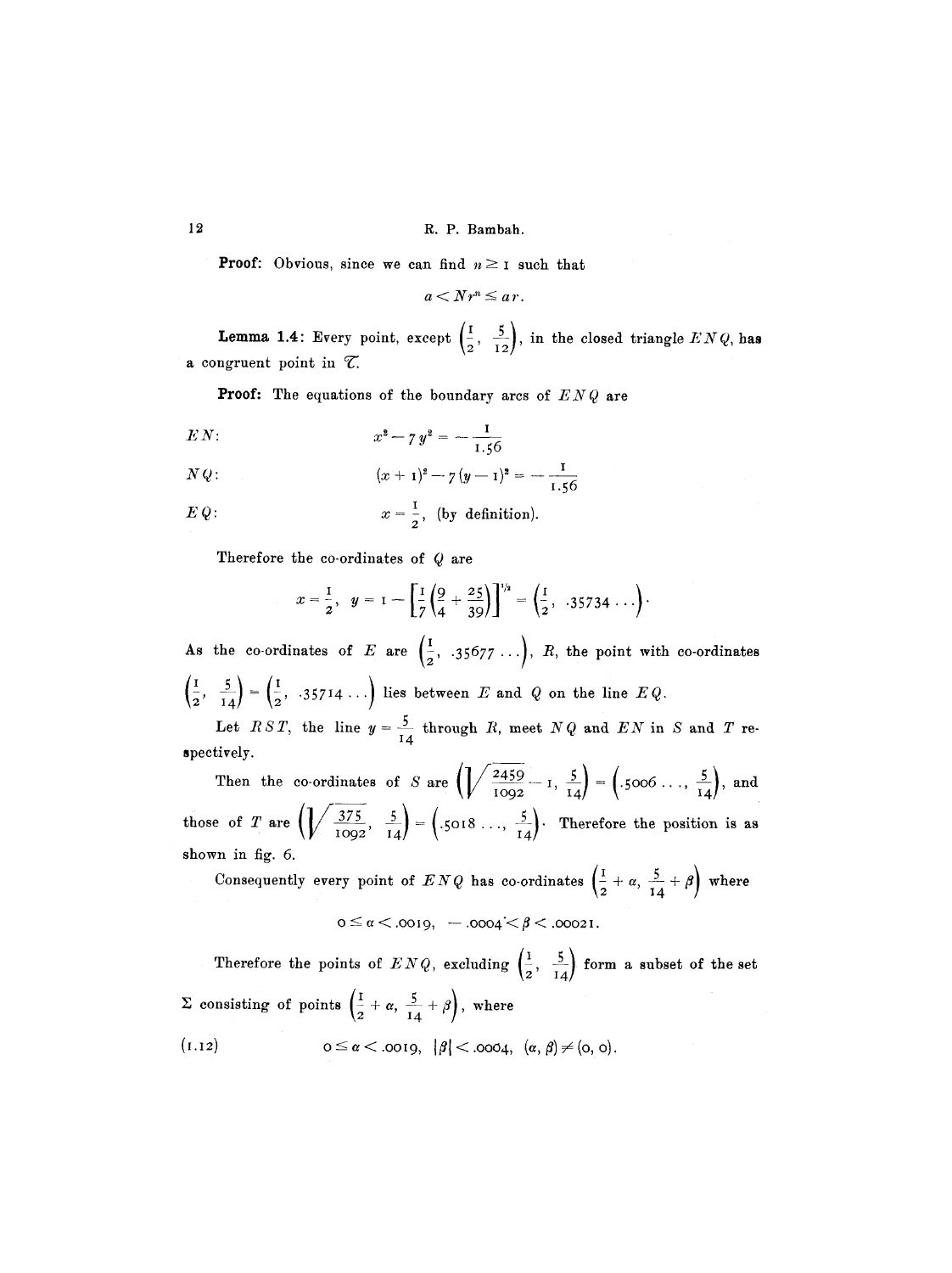It will consequently suffice to show that every point of  $\Sigma$  has a congruent point in  $\mathcal{T}$ .

Suppose it is not so. Then let  $(x', y') = \left(\frac{1}{2} + \alpha_1, \frac{5}{2} + \beta_1\right)$  be a point of  $\Sigma$ such that all points congruent to it lie outside  $\mathcal{T}$ .

Then, we have

(1.13) 
$$
0 < \alpha_1 + |\beta_1| \sqrt{7} < .0019 + (.0004)(2.7) < .003
$$
,

and, for all rational integers  $x, y$ ,

(1.14) 
$$
\left| \left( x + \alpha_1 + \frac{1}{2} \right)^2 - 7 \left( y + \beta_1 + \frac{5}{14} \right)^2 \right| \ge \frac{1}{1.56}
$$

First suppose  $\beta_1 \geq \circ$ .

The relation (1.14) implies that, for all rational integers  $x, y$ , we have

$$
\left| \left( x - \frac{3}{2} + \alpha_1 \right)^2 - 7 \left( y - \frac{9}{14} + \beta_1 \right)^2 \right| \ge \frac{1}{1.56}, \text{ i.e.}
$$

$$
(1.15) \qquad \left| \left\{ \xi - \left( \frac{3}{2} + \frac{9}{14} V_7 \right) + \left( \alpha_1 + \beta_1 V_7 \right) \right\} \right|
$$

$$
\left| \left\{ \xi' - \left( \frac{3}{2} - \frac{9}{14} V_7 \right) + \left( \alpha_1 - \beta_1 V_7 \right) \right\} \right| \ge \frac{1}{1.56}
$$

for all integers  $\xi = x+yV_7$  and their conjugates  $\xi' = x-yV_7$  in the field  $k(V_7)$ .

Write  $\tau$  for the fundamental unit  $8 + 3\sqrt{7} = 15.93 \ldots$  of  $(k\sqrt{7})$ . Take  $\xi$  defined by the relation

$$
\xi - \left(\frac{3}{2} + \frac{9}{14}V_7\right) = -\left(\frac{3}{2} + \frac{9}{14}V_7\right)\tau'^{2n}
$$
, *n* an integer.

Obviously

$$
\xi = \left(\frac{3}{2} + \frac{9}{14}V_7\right)(1 - t'^{2n}) = t'^n\left(9 + 3V_7\right)(t^n - t'^n)\frac{1}{2V_7}
$$

is an integer since  $r^n - r'^n \equiv o \pmod{2 V_7}$ .

Dividing (I.15) by 
$$
\left| \left\{ \xi - \left( \frac{3}{2} + \frac{9}{14} V_7 \right) \right\} \left\{ \xi' - \left( \frac{3}{2} - \frac{9}{14} V_7 \right) \right\} \right|
$$
  
=  $\left| \left( \frac{3}{2} + \frac{9}{14} V_7 \right) \left( \frac{3}{2} - \frac{9}{14} V_7 \right) \right| = \frac{9}{14}$ ,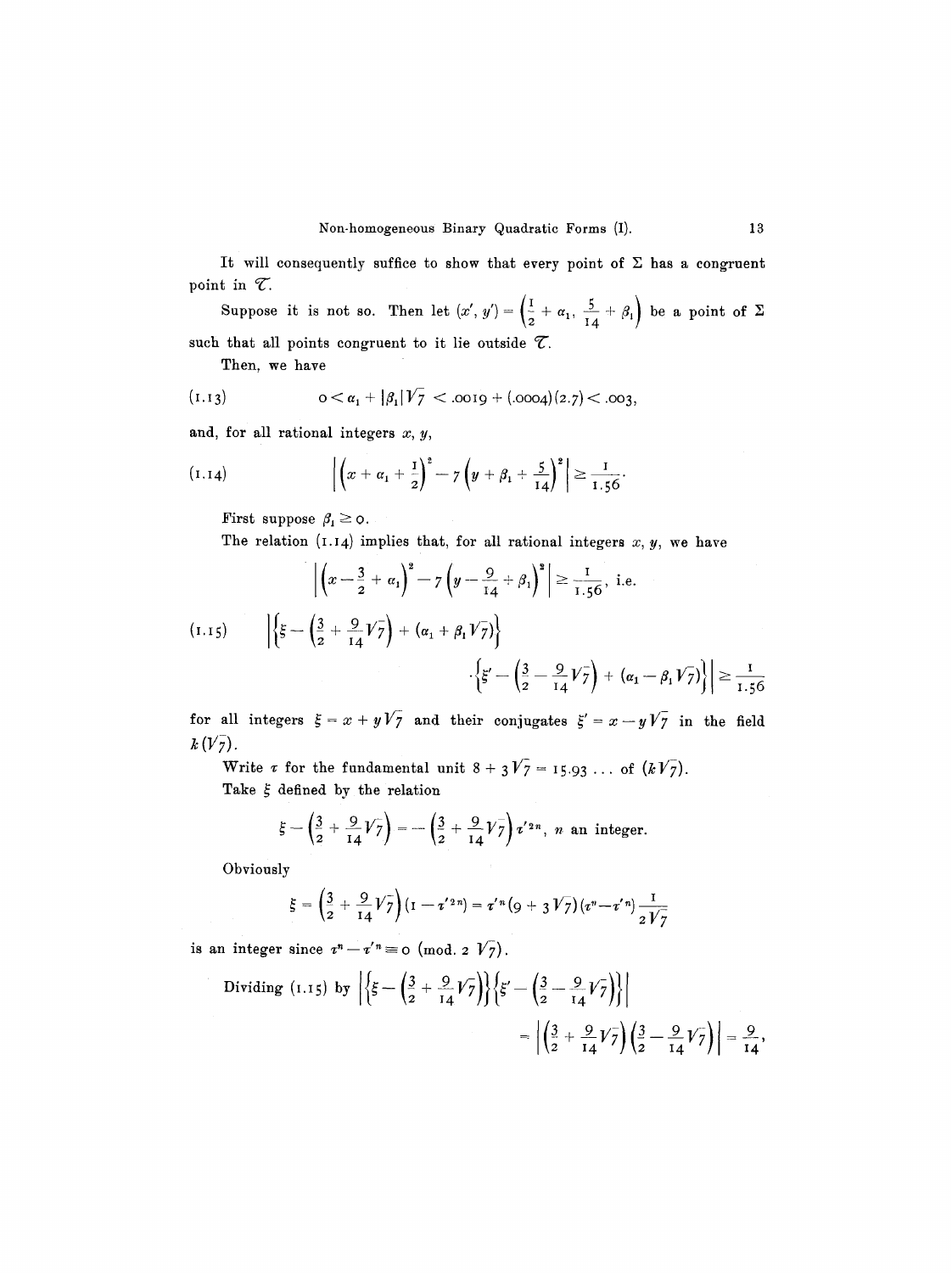**14** R. P. Bambah.

we have

$$
(1.16) \t\t\t $\left| 1 - \frac{\alpha_1 + \beta_1 V \overline{7}}{\frac{3}{2} + \frac{9}{14} V \overline{7}} \tau^{2n} \right| \left| 1 + \frac{\alpha_1 - \beta_1 V \overline{7}}{\frac{9}{14} V \overline{7} - \frac{3}{2}} \cdot \frac{1}{\tau^{2n}} \right| \ge \frac{1}{1.56} \cdot \frac{14}{9} = \frac{14}{14.04}$
$$

for all n.

Writing 
$$
\frac{\alpha_1 + \beta_1 V_7}{\frac{3}{2} + \frac{9}{14}V_7} = \rho
$$
 and  $\frac{\alpha_1 - \beta_1 V_7}{\frac{3}{2} - \frac{9}{14}V_7} = \rho'$ , (1.16) becomes

$$
(1.16') \t\t\t |1 - \varrho \tau^{2n}| |1 - \varrho' \tau'^{2n}| \geq \frac{14}{14.04}
$$

for all  $n$ .

Now, as  $\tau > 1$ , from (1.12), we have, for all  $n \ge 1$ ,

$$
(1.17) \qquad |1 - \varrho' \tau'^{2n}| \leq 1 + \frac{\alpha_1 + \beta_1 V_7}{\left(\frac{9}{14}V_7 - \frac{3}{2}\right)} \cdot \frac{1}{\tau^2} < 1 + \frac{.003}{250(.17)} < 1 - \frac{1}{14,000} = m \text{ (say)}.
$$

We show now that in Lemma B, we can take

$$
r = \tau^2
$$
,  $a = \frac{1}{r}$ ,  $a_0 = 1 - \frac{14}{14.04 m}$  and  $N = \varrho$ .

For,  $r > 1$ , and  $0 < N \le a$  follows from

$$
0 < Nr = \frac{\alpha_1 + \beta_1 V_7}{\frac{3}{2} + \frac{9}{14} V_7} \tau^2 < (\text{.003}) (256) < I = ar.
$$

Also  $a_0 < a$ , since

$$
\frac{ar}{a_0} = \frac{1}{1 - \frac{14}{14.04} \frac{14.04 (14001)}{14.04 (14001) - 14 (14000)}} > \frac{196,000}{575} > 300 > t^2.
$$

Therefore, all the conditions of the lemma are satisfied so that we can find an  $n \geq 1$  such that

$$
1-\frac{14}{14.04 m}<\rho\tau^{2n}\leq 1.
$$

Therefore

(1.18) 
$$
|1 - \varrho \, \tau^{2n}| < \frac{14}{14.04 \, m}.
$$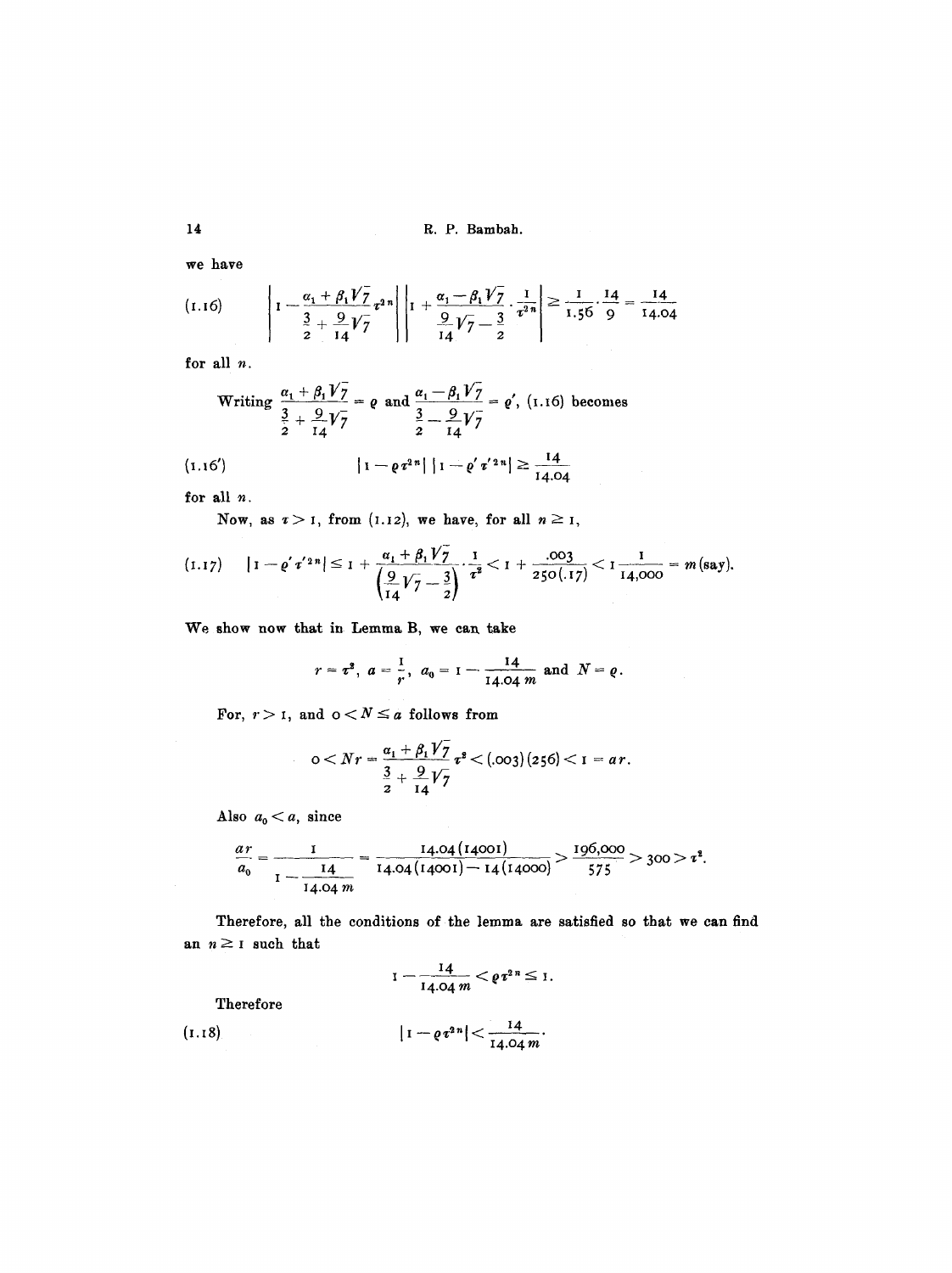Multiplying by  $(1.17)$ , we have

$$
\left|1-\varrho\,\tau^{2\,n}\right|\,\left|1-\varrho'\,\tau^{'2\,n}\right|<\,m\,\frac{14}{14.04\,m}=\frac{14}{14.04},
$$

which contradicts  $(1.16')$ .

Therefore,  $\beta_1$  < 0.

Let  $\beta_1=-\beta_1'$ , so that  $\beta_1'>0$  and  $\alpha_1+\beta_1'\sqrt{7}>0$ .

The relation  $(1.14)$  implies that, for all rational integers  $x, y$ ,

(1.19) 
$$
\left| \left( x - \frac{1}{2} + \alpha_1 \right)^2 - 7 \left( y + \frac{5}{14} - \beta_1 \right)^2 \right| \ge \frac{1}{1.56},
$$
  
(1.19') i.e. 
$$
\left| \left\{ \xi + \left( \frac{5}{14} \gamma \right) - \frac{1}{2} \right\} + \left( \alpha_1 - \beta_1' \gamma \right) \right\} \right|
$$

$$
\left| \left\langle \xi' - \left( \frac{5}{14} \sqrt{7} + \frac{1}{2} \right) + \left( \alpha_1 + \beta_1' \sqrt{7} \right) \right\rangle \right| \geq \frac{1}{1.56}
$$

for all integers  $\xi$  of  $k(V_7)$ .

Taking  $\xi' - \frac{(-5)^2}{14} = -\frac{(-5)^2}{14} i^2$ , we obtain a contradiction as before. Thus there is no point  $(x', y')$  in  $\Sigma$  which does not have a congruent point in  $\mathcal{T}$ . This proves the lemma.

Combining Lemmas 1.2, 1.3 and 1.4 we get statement A and hence the theorem.

#### Proof **of Theorem** II.

io. As in the proof of Theorem I we first prove

**Lemma 2.1.** Let  $(x_0, y_0) \equiv \left(\frac{1}{2}, \pm \frac{1}{22}\right)$  (mod. 1). Then for all  $(x, y) \equiv (x_0, y_0)$ *i*),  $|x^2 - 11y^2| \ge \frac{19}{22}$ . For some of these x, y, for example  $\left(\frac{1}{2}, \pm \frac{7}{22}\right)$ , result holds with the sign of equality.

**Proof:** All  $(x, y) \equiv (x_0, y_0) \pmod{1}$  are given by  $x = a + \frac{1}{2}$ ,  $y = b \pm \frac{7}{22}$ , where a and b are integers.

For these  $x, y$ , we have

$$
(2.5) \quad |x^2 - 11y^2| = \left| \left( a + \frac{1}{2} \right)^2 - 11 \left( b \pm \frac{7}{22} \right)^2 \right| = \left| a^2 + a - 11 b^2 \mp 7 b - \frac{19}{22} \right| \ge \frac{19}{22},
$$

since  $a^2 + a - 11 b^2 + 7 b$  is an even integer.

The sign of equality in (2.5) is necessary when, for example,  $a = b = 0$ .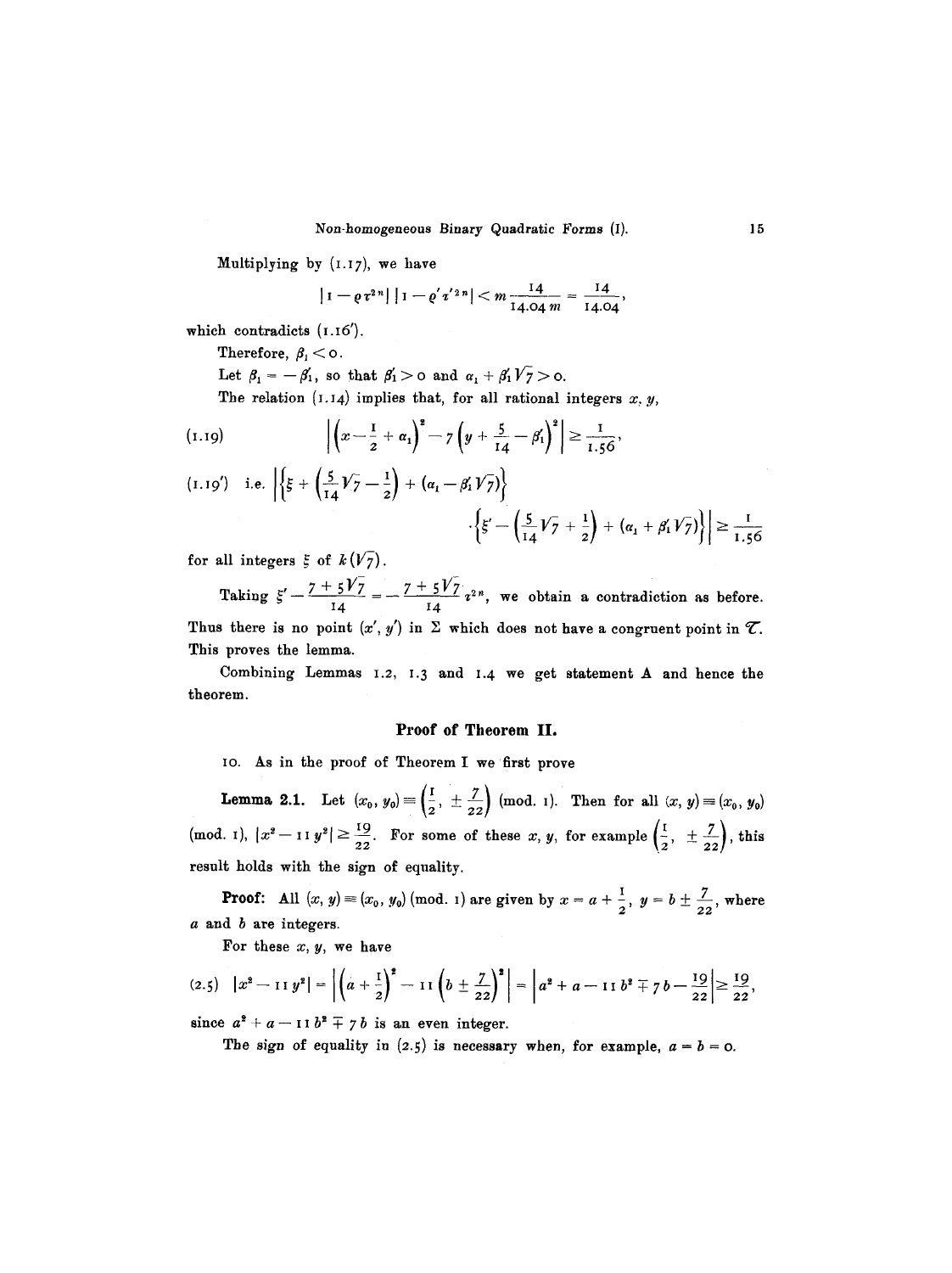# 16 R.P. **Bambah..**

II. Let  $\mathcal T$  be the open region bounded by the arcs of the hyperbolas  $x^2 - 11y^2 = \pm \frac{1}{1.5}$ . Let  $P_0(x_0, y_0)$  be a point such that no point congruent to it lies in  $\mathcal{T}$ . Then, as in Theorem I, we have only to show that  $P_0$  must be congruent to one of the two points  $\left(\frac{1}{2},\pm\frac{7}{22}\right)$ .



Figs. 7-14.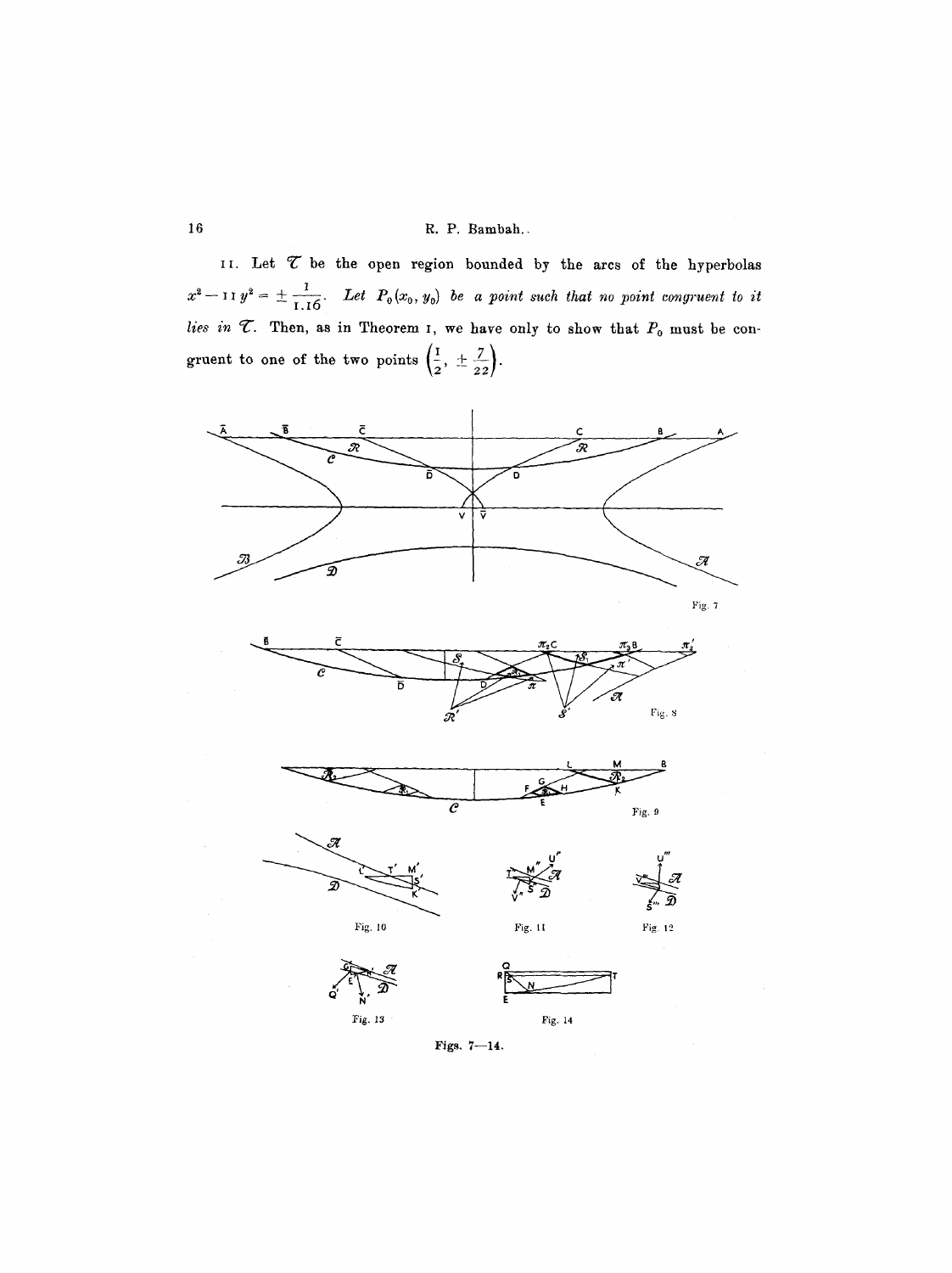12. Let  $\mathscr R$  and  $\mathscr B$  be the arcs of the hyperbola  $x^2$  - II  $y^2 = \frac{1}{1.16}$  and  $\mathscr C$ and  $\mathcal D$  those of  $x^2 - 11 y^2 = -\frac{1}{1.16}$ , so that  $\mathcal T$  is the open region enclosed by  $\mathscr{A}, \mathscr{B}, \mathscr{C}$  and  $\mathscr{D}.$  (See fig. 7).

Let the line  $y = \frac{1}{2}$  meet these arcs in the points A, B, B and  $\overline{A}$  as shown in the figure. Now move the part of  $\mathscr A$  lying between  $A \bar A$  and the x-axis through a distance  $-1$  parallel to the x-axis. Let it take up the position  $CDV$ , with the points C, D and V on A  $\bar{A}$ , C and the x-axis respectively. The equation of  $CD V$  is  $(x + 1)^2 - 11 y^2 = \frac{1}{1.16}$ .

Similarly move the part of  $\mathcal B$  between  $A\overline{A}$  and the x-axis through a distance I parallel to the x-axis, to take up the position  $\overline{C}\overline{D}\overline{V}$  as shown in the figure. The equation of  $\overline{CD} \ \overline{V}$  is  $(x-1)^2 - 7y^2 = \frac{1}{1.16}$ .

Denote the closed curvilinear triangles  $BCD$ ,  $\overline{B} \, \bar{C} \overline{D}$  by  $\mathcal R$  and  $\overline{\mathcal R}$  respectively.

Now suppose that the unique  $y_1 \equiv y_0$  in the interval  $-\frac{1}{2} < y_1 \le \frac{1}{2}$  is nonnegative.

Then, as in Theorem I, it is easily seen that both  $\mathcal R$  and  $\overline{\mathcal R}$  contain unique points  $P_1$  and  $P_2$  congruent to  $P_0$ .

Then it will suffice to prove  $P_1 = \begin{pmatrix} 1 & 7 \\ 2 & 22 \end{pmatrix}$ . For, if  $y_1$  were negative, similar argument would give  $P_1=\left(\frac{1}{2}, -\frac{7}{22}\right)$ ; so that all  $P_0(x_0, y_0)$ , incongruent to points of  $\mathcal{T}$ , are congruent to  $\left(\frac{1}{2}, \pm \frac{7}{22}\right)$ . This is clearly equivalent to the theorem.

For convenience of reference, we tabulate now the co-ordinates of the vertices of  $\mathcal R$  and  $\bar{\mathcal R}$ .  $\bar{\mathcal R}$  is obviously the image of  $\mathcal R$  in the y-axis.

13. Let the translation  $\mathcal{J}_{1,0}$  change  $\bar{\mathcal{R}}$  into  $\mathcal{R}'$ . Then we assert that  $\mathcal{R}'$ consists of three parts (see fig. 8),

i)  $\pi$ , which lies in  $\mathcal{T}$ ,

ii) the closed curvilinear quadrilateral  $\mathcal{R}_1$ , which lies in  $\mathcal{R}_2$ , and

iii) the region  $S$ , which lies outside  $\mathcal T$  as well as  $\mathcal R$ .

 $4-642128$  Acta mathematica. 86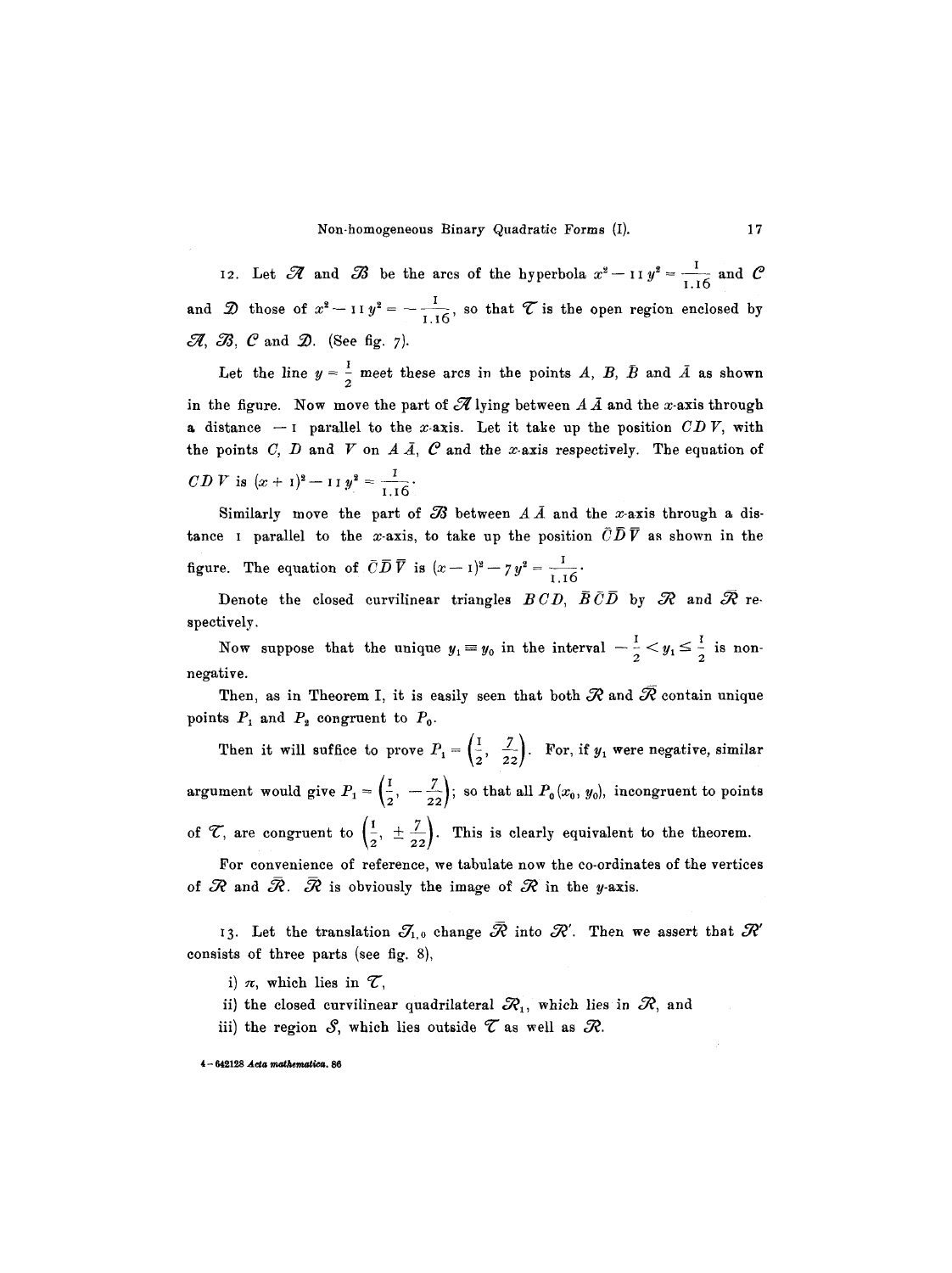| Point     | Curves on which it lies                                                                                                                    | Co-ordinates                                                                                                               |  |  |
|-----------|--------------------------------------------------------------------------------------------------------------------------------------------|----------------------------------------------------------------------------------------------------------------------------|--|--|
|           | $B\left y=\frac{1}{2}\right $                                                                                                              | , $x^2 - 11 y^2 = -\frac{1}{1.16}$ $\left  \left( \sqrt{\frac{219}{116}}, \frac{1}{2} \right) = (1.374 \dots, .5) \right $ |  |  |
|           | $C\left y=\frac{1}{2}\right $                                                                                                              | $(x + 1)^2 - 11 y^2 = \frac{1}{1.16} \left( \sqrt{\frac{419}{116}} - 1, \frac{1}{2} \right) = (.90 \ldots, .5)$            |  |  |
|           | $D\left[x^2-11\ y^2=-\frac{1}{1.16}, (x+1)^2-11\ y^2=\frac{1}{1.16}\left \left(\frac{21}{58}, y'\right) \right $ (the value of y' unimpor- |                                                                                                                            |  |  |
|           | Image in y-axis of                                                                                                                         |                                                                                                                            |  |  |
| $\bar{B}$ | $\bm{B}$                                                                                                                                   | $(-1.374,-5)$                                                                                                              |  |  |
| $\bar{C}$ | $\boldsymbol{C}$                                                                                                                           | $(-.90,.5)$                                                                                                                |  |  |
| Đ         | $\bm{D}$                                                                                                                                   | $\left(-\frac{21}{58}, y'\right)$                                                                                          |  |  |

*Table III.* 

To prove the assertion we have only to show

- I. the upper vertices of  $\mathcal{R}'$  lie to the left of C,
- 2. the lower vertex of  $\mathcal{R}'$  lies in  $\mathcal{T}$ , and
- 3. the hyperbolic arcs in the boundaries of  $R$ , and  $R'$  meet each other in single points.

The condition  $3$  is, by Lemma A, an immediate consequence of  $1$  and  $2$ .

The condition 2 is obviously satisfied since the lower vertex of  $\mathcal{R}'$ , i.e. the new position of  $\overline{D}$ , lies on the line  $\overline{D}D: y = y'$ , at a distance less than I to the right of  $D$  and since arc  $DC$  is at distance I from  $\mathscr{R}$ .

The condition 1, too, is easily verified, since the co-ordinates of the upper vertices of  $\mathcal{R}'$ , obtained by adding  $(I, o)$  to those of  $\bar{B}$  and  $\bar{C}$ , are  $(-.374...$ , .5) and  $(0.09...,-5)$  while those of C are  $(0.90...,-5)$ .

Consequently our assertion about  $\mathcal{R}'$  is true and the position is as shown in fig. 8.

Now  $\mathcal{R}'$  is congruent to  $\bar{\mathcal{R}}$ . Therefore  $\mathcal{R}'$  contains a point  $Q = P_2 = P_0$ . As Q cannot lie in  $\mathcal{T}$ , it must lie either in  $\mathcal{R}_1$  or in  $\mathcal{S}$ ; we include the common boundary of  $\mathcal{R}_1$  and  $\mathcal{S}$  in  $\mathcal{R}_1$  only.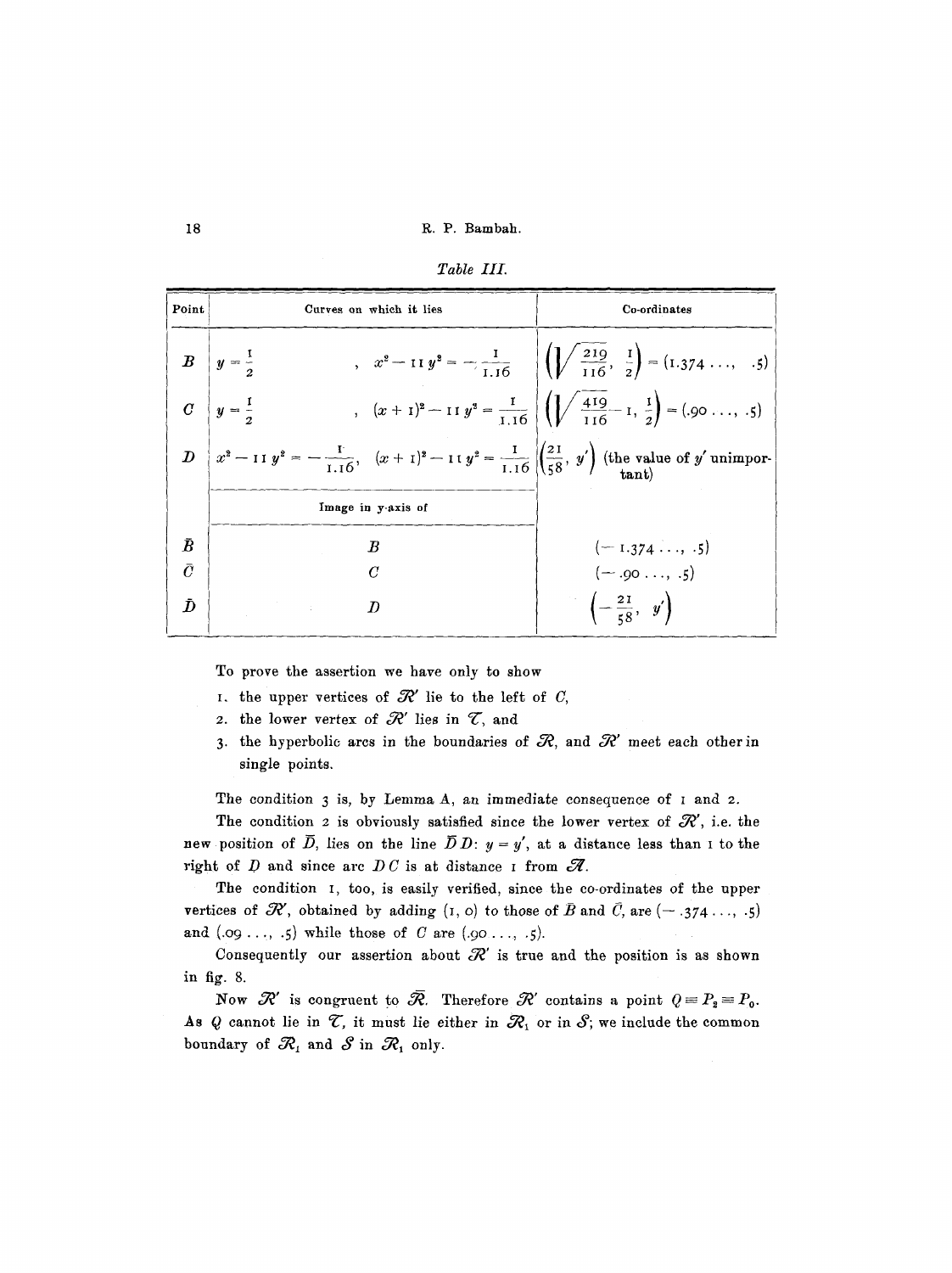Now, let  $\mathcal{J}_{1,0}$  change  $S$  into  $S'$ . We assert that  $S'$  is situated as shown in fig. 8. Because of Lemma A, we have only to verify that the positions of the vertices of  $S'$  are as shown. Now the lower vertices of  $S$  lay on  $CD$ . Therefore the lower vertices of  $S'$  must lie on  $\mathscr A$ . Also the co-ordinates of the upper vertices obtained by adding  $(I, o)$  to those of upper vertices of  $S$ , are  $(.625...,-5)$  and  $(1.09...,-5)$ , while those of C and D are  $(.90...,-5)$  and (I.374..., .5). Therefore the positions of the upper vertices, too, are easily seen to be correctly shown.

Consequently  $S'$  consists of

- i)  $\pi'$  lying in  $\mathcal{T}$ ,
- ii) the closed curvilinear pentagon  $S_1$ , and
- iii)  $\pi_2$  lying neither in  $\mathcal T$  nor in  $\mathcal R$ ; the boundary arcs of  $\mathcal S_1$  common with  $\pi'$  or  $\pi_2$  are included in  $S_1$  alone.

Now if the point Q lies in S, a point  $Q' = Q = P_0$  will lie in S'. As Q' cannot lie in  $\mathcal{T}$ , it will lie either in  $\mathcal{S}_1$  or in  $\pi_2$ .

The translation  $\mathcal{J}_{1,0}$  changes the lower vertex and one of the upper vertices of  $\pi_2$  to points on  $\mathscr{A}$ , while the other upper vertex becomes  $(1.625 \ldots, .5)$  as shown. Thus the translation  $\mathcal{J}_{1,0}$  changes  $\pi_2$  into  $\pi_2'$  lying entirely in  $\mathcal{T}$ .

Now  $\pi'_2 \equiv \pi_2$ . Therefore if *Q'* lay in  $\pi_2$ , a point  $Q'' \equiv Q' \equiv P_0$  would lie in  $\mathcal{T}$ , which is impossible. Therefore  $Q'$  cannot lie in  $\pi_{2}$ .

Consequently a point congruent to  $P_0$  is seen to lie in  $\mathcal{R}_1$  or  $\mathcal{S}_1$ . As both  $\mathcal{R}_1$  and  $\mathcal{S}_1$  lie in  $\mathcal{R}_2$ , and  $\mathcal{R}_3$  contains only one point, namely  $P_1, \equiv P_0$ , we conclude that  $P_1$  must lie either in  $\mathcal{R}_1$  or in  $\mathcal{S}_1$ .

Let  $\mathcal{R}_2$  be the closed curvilinear triangle containing  $\pi_2$ ,  $\mathcal{S}_1$  and the region  $\pi_3$ , shown in fig. 8. Then we can say that  $P_1$  lies in  $\mathcal{R}_1$  or  $\mathcal{R}_2$ .

Let the vertices of  $\mathcal{R}_1$  and  $\mathcal{R}_2$  be E, F, G, H, K, B, and L as shown in fig. 9. Join  $EG$  and draw  $KM$  parallel to y-axis to meet  $A\bar{A}$  at  $M$ .

Then, as in Theorem I, it will suffice to show that

"Every point, except  $\left(\frac{1}{2}, \frac{7}{22}\right)$ , of KLM and EGH has a congruent point  $i$ *nside*  $\mathcal{T}$ "

This we shall prove in the rest of the paper.

For convenience of reference we tabulate the co-ordinates of some points together with the equations of the curves on which they lie.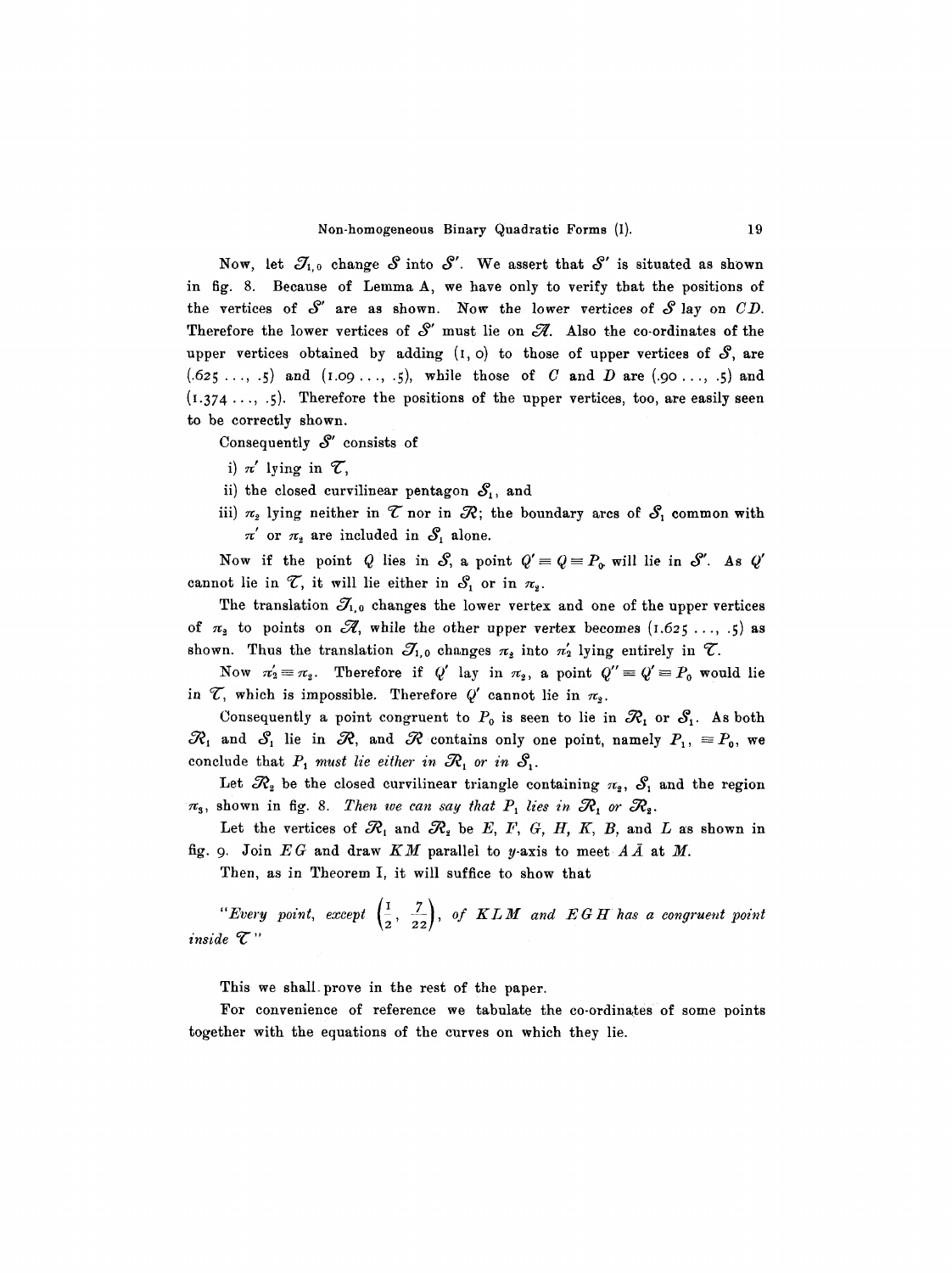R. P. Bambah.

| Co-ordinates of the point | $\left(\frac{1}{2}, \sqrt{\frac{129}{1276}}\right) = (.5, .317)$ | $\left(\frac{33}{58}, \frac{1}{58}\right) \left(\frac{3989}{11}\right) = (57 \dots, 328 \dots)$ |                                                                                                                           | $\left(1, \ \sqrt{\frac{54}{319}}\right) = (1, 411 \ldots)$     | $\left(2-\sqrt{\frac{219}{116}},\frac{1}{2}\right) = (625\cdots,5)$ | $\left(1, \frac{1}{2}\right) = (1, .5).$ |
|---------------------------|------------------------------------------------------------------|-------------------------------------------------------------------------------------------------|---------------------------------------------------------------------------------------------------------------------------|-----------------------------------------------------------------|---------------------------------------------------------------------|------------------------------------------|
| Equations of the curves   | $(x-1)^2-11y^2=-\frac{1}{1.16}, \quad x^2-11y^2=-\frac{1}{1.16}$ | $(x-2)^2-11 y^2=\frac{1}{1.16}$ , $x^2-11 y^2=-\frac{1}{1.16}$                                  | $(x-2)^2-11y^2=\frac{1}{1.16}$ , $(x+1)^2-11y^2=\frac{1}{1.16}\left(\frac{1}{2},\sqrt{\frac{161}{1276}}\right)=(.5,.355)$ | $(x-2)^2-11 y^2=-\frac{1}{1.16}$ , $x^2-11 y^2=-\frac{1}{1.16}$ | $(x-z)^2 - 11 y^2 = -\frac{1}{1.16}$ , $y = \frac{1}{2}$            | $y=\frac{1}{2}$ .<br>$x = 1$             |
| through it<br>Curves      | EF, EH                                                           | HG, EH                                                                                          | $HG, \; GF$                                                                                                               | KL, KB                                                          | KL, LB                                                              | $M \mid MK, ML$                          |
| Point                     | $\mathbf{E}$                                                     | $\overline{H}$                                                                                  | Ĝ,                                                                                                                        | $\overline{\mathbf{K}}$                                         | $\overline{L}$                                                      |                                          |

 $20~$ 

 $\mathcal{L}(\mathcal{A})$  and  $\mathcal{L}(\mathcal{A})$ 

 $\sim 10$ 

 $\sim 10^7$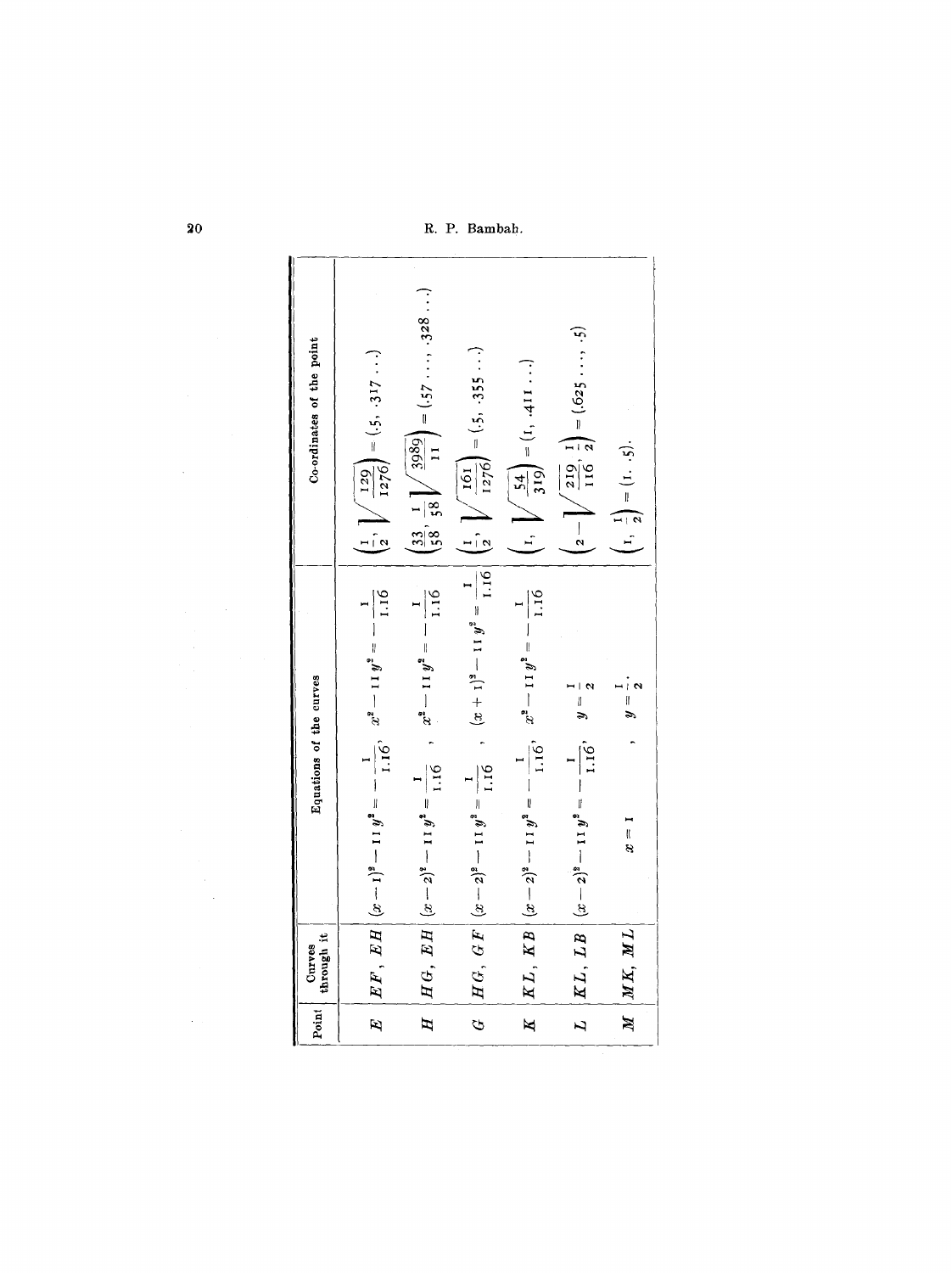14. **Lemma 2.2:** Every point in  $KLM$  has a congruent point in  $\mathcal{T}$ .

**Proof:** If not, suppose there is a point P in  $KLM$ , such that no point congruent to it lies in  $\mathcal{T}$ .

Then we shall obtain a contradiction in three stages (i), (ii) and (iii) below.

i) Let the translation  $J_{1,-1}$  change  $KLM$  into  $K'L'M'$ . (See fig. 10). Then,

$$
K' = K + (1, -1) = (2, -.588...)
$$
 lies in  $\mathcal{T}$ ,

since

$$
|2^2 - \text{II}(.588...)^2| < 4 - \text{II}(.58)^2 = .2996 < \frac{1}{1.16};
$$

 $L' = L + (I, -I) = (I.625..., .5)$  lies in  $\mathcal{T}$ ,

since

$$
|(1.625...)^{2}-11(.5)^{2}|
$$
 < 2.75 - 2.56  $\lt \frac{1}{1.16}$ ;

 $M' = M + (I, -I) = (2, -.5)$  lies above  $\mathscr A$  i.e. in that part of

$$
x^2 - 11 y^2 > \frac{1}{1.16},
$$

where  $x$  is positive, since

$$
2^2-1\,I\,(.\xi)^2=1.2\,\xi>\frac{I}{1.16}.
$$

Therefore the position of the points  $K'$ ,  $L'$  and  $M'$  is as shown in fig. 10. The lines  $K' M'$  and  $M' L'$ , being parallel to the axes, meet  $\mathscr A$  in single points S' and *T'* say.

Now K'L' arises from KL:  $(x-z)^2 - 11 y^2 = -\frac{1}{1.16}$ : by translation  $\mathcal{E}$ Therefore, its equation is

(2.6) 
$$
(x-3)^2 - 11(y+1)^2 = -\frac{1}{1.16}.
$$

The equation of,  $\mathcal{D}$  is

$$
x^2 - 11 y^2 = -\frac{1}{1.16}.
$$

Therefore, on eliminating  $y$  between  $(2.6)$  and the above, we find that the points of intersection, if any, of  $K'L'$  and  $D$  satisfy the relation

(2.7) 
$$
o = I I x^2 - (3 x + I)^2 + \frac{275}{29} = 2 x^2 - 6 x + \frac{246}{29}.
$$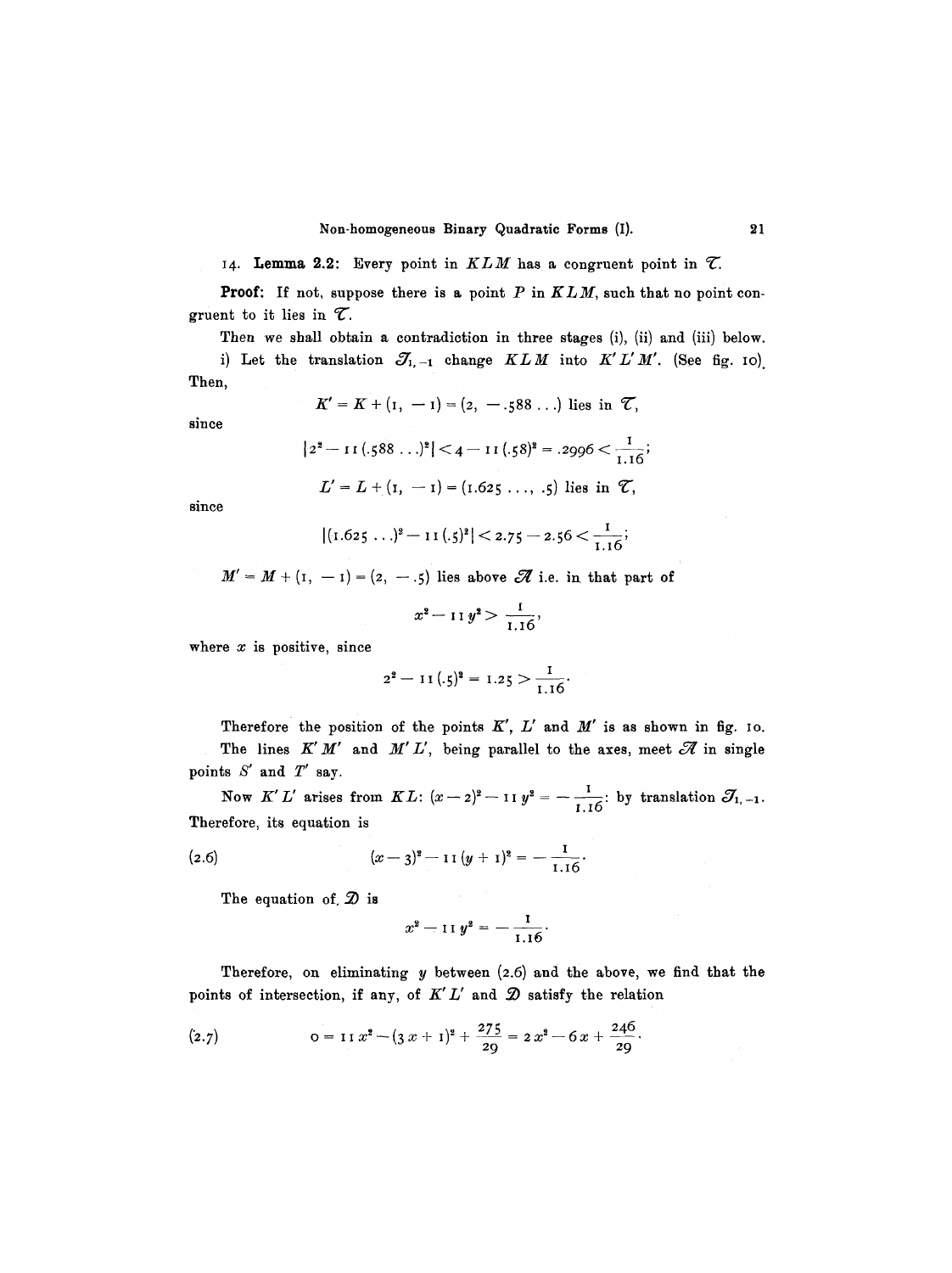## **22** R. P. Bambah.

This equation has no real roots. Therefore  $K'L'$  does not intersect  $\mathcal{D}$ .

The equation of  $\mathcal{U}$  is  $x^2 - 11y^2 = \frac{1}{1.16}$ 

Therefore, by  $(2.6)$  and the above, the points of intersection, if any, of  $K'L'$ and  $\mathscr A$  satisfy

$$
(2.8) \t 0 = I1 \t x2 - \left(3 \t x + \frac{4}{29}\right)^{2} - \frac{275}{29} = 2 \t x^{2} - \frac{24}{29} \t x - \left(\frac{16}{29^{2}} + \frac{275}{29}\right).
$$

Obviously  $(2.8)$  has a negative root. As the x-co-ordinates of all points of  $K'L'$  are positive,  $K'L'$  and  $\mathscr A$  cannot intersect in two points. Therefore, by Lemma A,  $K'L'$  has no point common with  $\mathscr{R}$ .

Consequently we see that the situation is as shown in fig. 10, i.e.  $K'L'M'$ consist of two parts, i) the curvilinear region  $K' L' S' T'$  lying in  $\mathcal{T}$ , and ii) the closed curvilinear triangle  $S' T'M'$  lying outside  $\mathcal{T}$ .

Since  $K'L'M' \equiv KLM$ , it contains a point  $P' \equiv P$ . As P' cannot lie in  $\mathcal{T}, P'$ lies in the curvilinear triangle  $S' T' M'$ . The co-ordinates of  $S'$  and  $T'$  are

$$
T' = \left(\sqrt{\frac{419}{116}}, -\frac{1}{2}\right) = (1.90 \ldots, -0.5),
$$
  

$$
S' = \left(2, -\sqrt{\frac{91}{319}}\right) = (2, -0.534 \ldots).
$$

ii) Let now the translation  $\mathcal{J}_{3,-1}$  change *S' M' T'* into *S'' M'' T''*. (See fig. 11). Then

$$
M'' = M' + (3, -1) = (5, -1.5)
$$
 lies in  $\mathcal{T}$ ,

since

$$
|(5)2 - 11(-1.5)2| = .25 < \frac{1}{1.16};
$$

$$
T'' = T' + (3, -1) = (4.90 \ldots, -1.5)
$$
 lies in  $\mathcal{C}$ ,

since

$$
|(4.90\ldots)^2-11(1.5)^2|<.74<\frac{1}{1.16};
$$

since

$$
(5)^{2}-11(-1.534...)^{2}<-.88=-\frac{1}{1.16}.
$$

 $S'' = S' + (3, -1) = (5, -1.534...)$  lies below  $\mathcal{D},$ 

This shows that the points  $S''$ ,  $M''$  and  $T''$  are situated as shown. As  $S'' M''$ and  $M'' T''$  are parallel to the axes,  $M'' T''$  intersects neither  $\mathscr A$  nor  $\mathscr D$ , *S''*  $M''$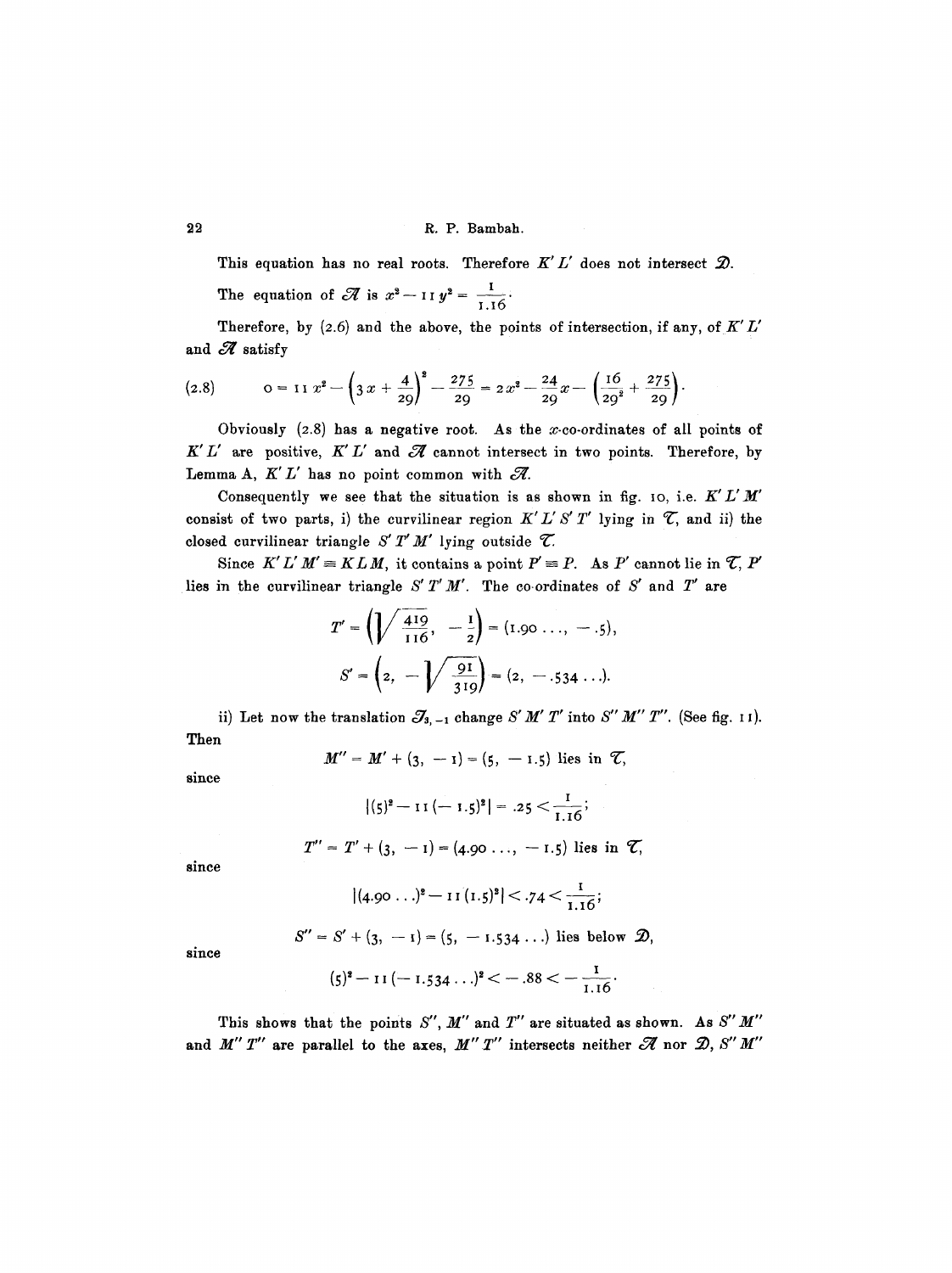intersects  $\mathcal D$  at a single point,  $U''$ , say. The hyperbolic arc  $S''T''$  does not intersect  $\mathscr A$  because of the situation of these arcs relative to the lines  $S''M''$ ,  $M'' T''$ . Again, by Lemma A, S''. T'' intersects  $\mathcal{D}$  at one point V''. In short, the position of  $S'' M'' T''$  is as shown in the figure.

Now *S'M'T"* is congruent to *S'M'T'* and, therefore, contains a point  $P'' \equiv P' \equiv P$ . As P'' cannot lie in  $\mathcal{T}$ , it lies in the curvilinear triangle S'' U'' V''.

The point *U*" has co-ordinates  $(5, -\frac{1}{2\epsilon})^2 = (5, -1.533...).$  Also we  $\binom{5}{1}$   $\binom{319}{ }$ note that the abscissa of V" is greater than that of *T",* which is greater than 4. Therefore, the abscissa of any point on  $S'' V''$  or  $U'' V''$  lies between 4 and 5.

iii) Now let  $\mathcal{J}_{20,-6}$  change *S" U" V"* into *S"' U"' V"'*. (See fig. 12).

Then

$$
S''' = S'' + (20, -6) = \left(25, -7 - \sqrt{\frac{91}{319}}\right)
$$
 lies in  $\mathcal{T}$ ,

since

$$
\left| (25)^2 - 11 \left( 7 + \sqrt{\frac{91}{319}} \right)^2 \right|
$$
  
=  $\left| 625 - 539 - \frac{91}{29} - \sqrt{\frac{91 \times 154 \times 14}{29}} \right|$   
=  $625 - 539 - 3.13 \dots - 82.2 \dots < .67 < \frac{1}{1.16};$   
 $U''' = U'' + (20, -6) = \left( 25, -6 - \sqrt{\frac{750}{319}} \right)$  lies in  $\mathcal{I}$ ,

since

$$
\left|(25)^2-11\left(6+\sqrt{\frac{750}{319}}\right)^2\right| = |625-396-25.86...-202.39...|<.75< \frac{1}{1.16}.
$$

The translation  $\mathcal{J}_{20,-1}$  does not change the relative position of S" V" and  $U''$   $V''$  i.e.  $S'''$   $V'''$  lies below  $U'''$   $V'''$ . Therefore, in order to show that S'" U'" V'" lies inside  $\mathcal{T}$ , it will suffice to show that (a) U'" V'" does not intersect  $\mathscr{A}$ , and (b)  $S'''$   $V'''$  does not intersect  $\mathscr{D}$ .

(a) The arc U''' V''' arises from U'' V'':  $x^2$  - 11  $y^2$  = -  $\frac{1}{1.16}$  by  $\mathcal{J}_{20,-6}$ . Therefore

I. the x-co-ordinate of any point on  $U'''$   $V'''$  lies between 24 and 25.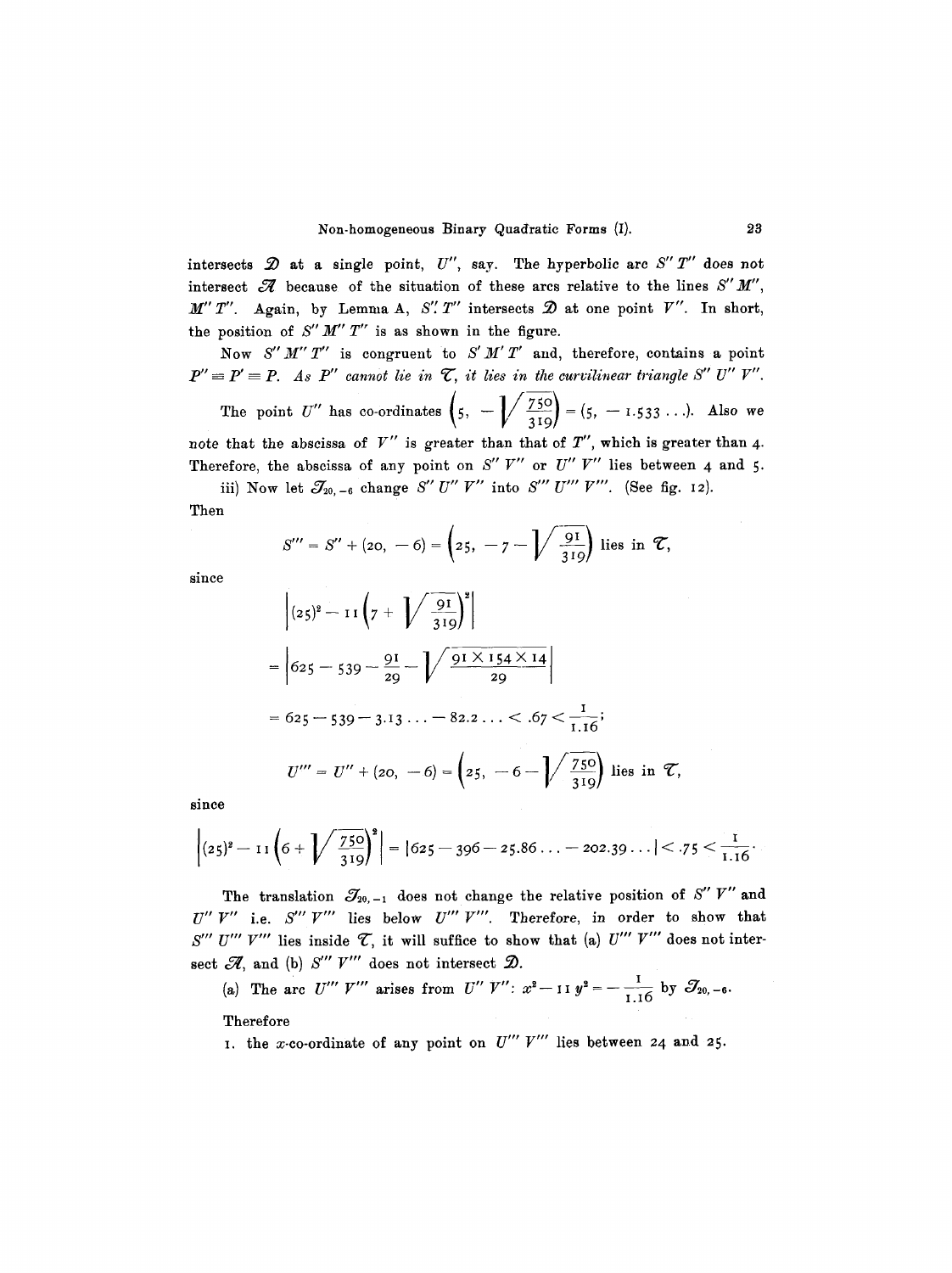24 R.P. Bambah.

2. the equation of  $U''' V'''$  is

(2.9) 
$$
(x-20)^2 - I I (y+6)^2 = -\frac{I}{1.16}.
$$

The equation of  $\mathscr{\overline{A}}$  is  $x^2$  -11  $y^2 = \frac{1}{1.16}$ . Therefore, on eliminating y between (2.9) and the equation of  $\mathcal{A}$ , we find that the points of intersection, if any, of  $U'''$   $V'''$  and  $\mathscr A$  satisfy the equation

$$
0 = \frac{396}{1.16} - 396 x^2 + \left(-20 x + \frac{83}{29}\right)^2
$$
  
(2.10) =  $4 x^2 - \frac{3320}{29} x + \left\{\left(\frac{83}{29}\right)^2 + \frac{9900}{29}\right\} = f(x)$  (say).

Now  $f(0) > 0$ ,  $f(4) < 0$ ,  $f(25) < 0$ , and  $f(\infty) > 0$ . Therefore, there is no root of (2.10) in the interval (24, 25). Consequently,  $U'''$  V'" does not intersect  $\mathscr{R}$ , i.e.  $(a)$  is verified.

(b) The arc S''' V''' arises from S'' V'':  $(x - 3)^2 - 11(y + 1)^2 = \frac{1}{1.16}$  by  $\mathcal{J}_{\scriptscriptstyle 20,-6}$  . Therefore,

I. The x-co-ordinate of any point on *S"' V'"* lies between 24 and 25.

2. The equation of *S'" V'"* is

(2.11) 
$$
(x-23)^2 - 11(y+7)^2 = \frac{1}{1.16}.
$$

The equation of  $\mathcal{D}$  is  $x^2 - 11 y^2 = -\frac{1}{1.16}$ . Therefore, eliminating y, we find that the common points, if any, of S"  $V'''$  and  $\mathcal D$  satisfy

(2.12) 
$$
o = 539 x^{2} - \left(23 x + \frac{170}{29}\right)^{2} + \frac{(539)25}{29}
$$

$$
= 10 x^{2} - \frac{7820}{29} x + \frac{361875}{841} = f(x) \text{ (say)}.
$$

Now  $f(0) > 0$ ,  $f(2) < 0$ ,  $f(25) < 0$  and  $f(\infty) > 0$ . Therefore, (2.12) has no root between 24 and 25. And so  $U'''$   $V'''$  and  $D$  have no common points, i.e. (b) is true.

Consequently  $U'''$  S'''  $V'''$  lies entirely in  $\mathcal T$ . Now  $U'''$  S'''  $V'''$  is congruent *to U" S"V"*. Therefore a point  $P''' \equiv P'' \equiv P$  lies in  $U'''$  S"'  $V'''$  and hence in  $\mathcal{T}$ . This gives the required contradiction and the lemma is established, i.e. every point in  $KLM$  has a congruent point in  $\mathcal{T}$ .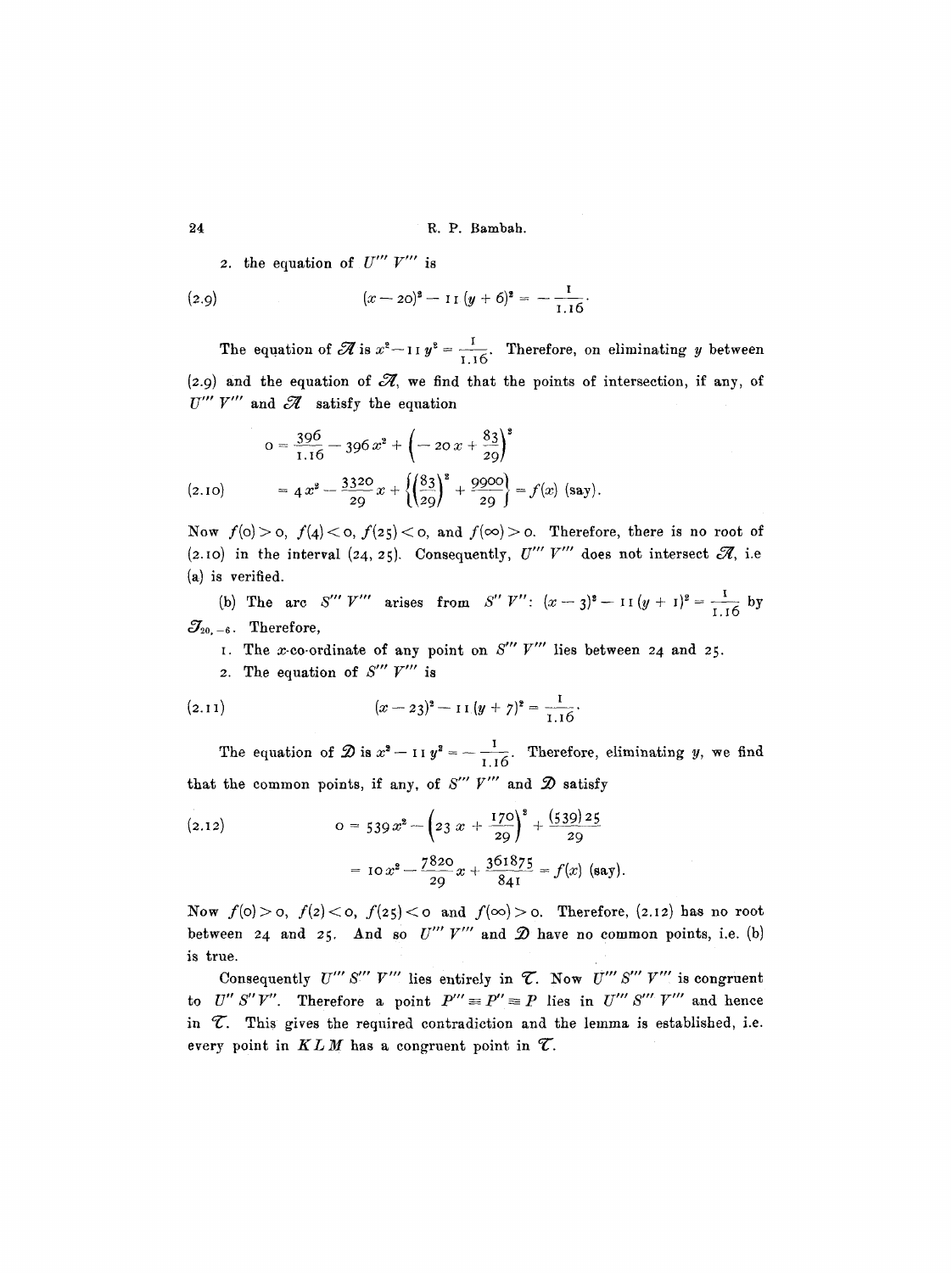Lemma 2.3: Every point in  $EHG$ , excluding a closed curvilinear triangle  $ENQ$ , defined in the proof, has a congruent point in  $\mathcal{T}$ .

**Proof:** Let the translation  $\mathcal{J}_{5,-2}$  change  $EHG$  into  $E'H'G'$ . (See fig. 13). The point  $H' = H + (5, -2) = (5.57 \ldots, -1.671 \ldots)$  lies in  $\mathcal{T}$ , since

$$
|(5.57...)^2 - 11(1.671...)^2| < (5.58)^2 - 11(1.67)^2 < .5 < \frac{1}{1.16};
$$
  
 $G' = G + (5, -2) = (5.5, -1.644...)$  lies in  $\mathcal{L}$ 

since

$$
|(5.5)^2 - 11(1.644...)^2| < 30.25 - 11(1.64)^2 < .67 < \frac{1}{1.16};
$$
  

$$
E' = E + (5, -2) = \left(5.5, \sqrt{\frac{129}{1276}} - 2\right)
$$
 lies below  $\mathcal{D}$ 

since

$$
(5.5)^{2} - 11\left(\sqrt{\frac{129}{1276}} - 2\right)^{2} = 30.25 - 44 - 1.112...
$$
  
+ 13.990... < -.87 < - $\frac{1}{1.16}$ .

This shows that the position of the points  $E'$ ,  $G'$  and  $H'$  is as shown in the figure.

As  $E' G'$  is a line parallel to the y-axis, it intersects  $\mathcal{D}$  in one point,  $Q'$ say. Again, by Lemma A,  $E' H'$  meets  $\mathcal D$  in one point,  $N'$  say.

The arc *G' H'* arises from  $\mathcal{B}$  by a translation  $\mathcal{J}_{2,0} + \mathcal{J}_{5,-2} = \mathcal{J}_{7,-2}$ . Therefore, its equation is

$$
(2.13) \qquad (x - 7)^2 - 11 (y + 2)^2 = \frac{1}{1.16}.
$$

The equation of  $\mathcal{D}$  is  $x^2 - 11 y^2 = -\frac{1}{1.16}$ .

Therefore, eliminating  $y$  between  $(2.13)$  and the above, we find that points of intersection, if any, of  $G'H'$  and  $D$  satisfy the equation

$$
0 = -176 x2 + \left(14 x - \frac{95}{29}\right)2 - \frac{176 (25)}{29}
$$
  
= 20 x<sup>2</sup> -  $\frac{(190) 14}{29} x - \frac{1}{841} \left\{176 (725) - 95^2\right\}.$ 

This has a negative root. Therefore, as all the points on  $G'H'$  have a positive abscissa, there is at most one point of intersection of  $G' H'$  and  $\mathcal{D}$ . But by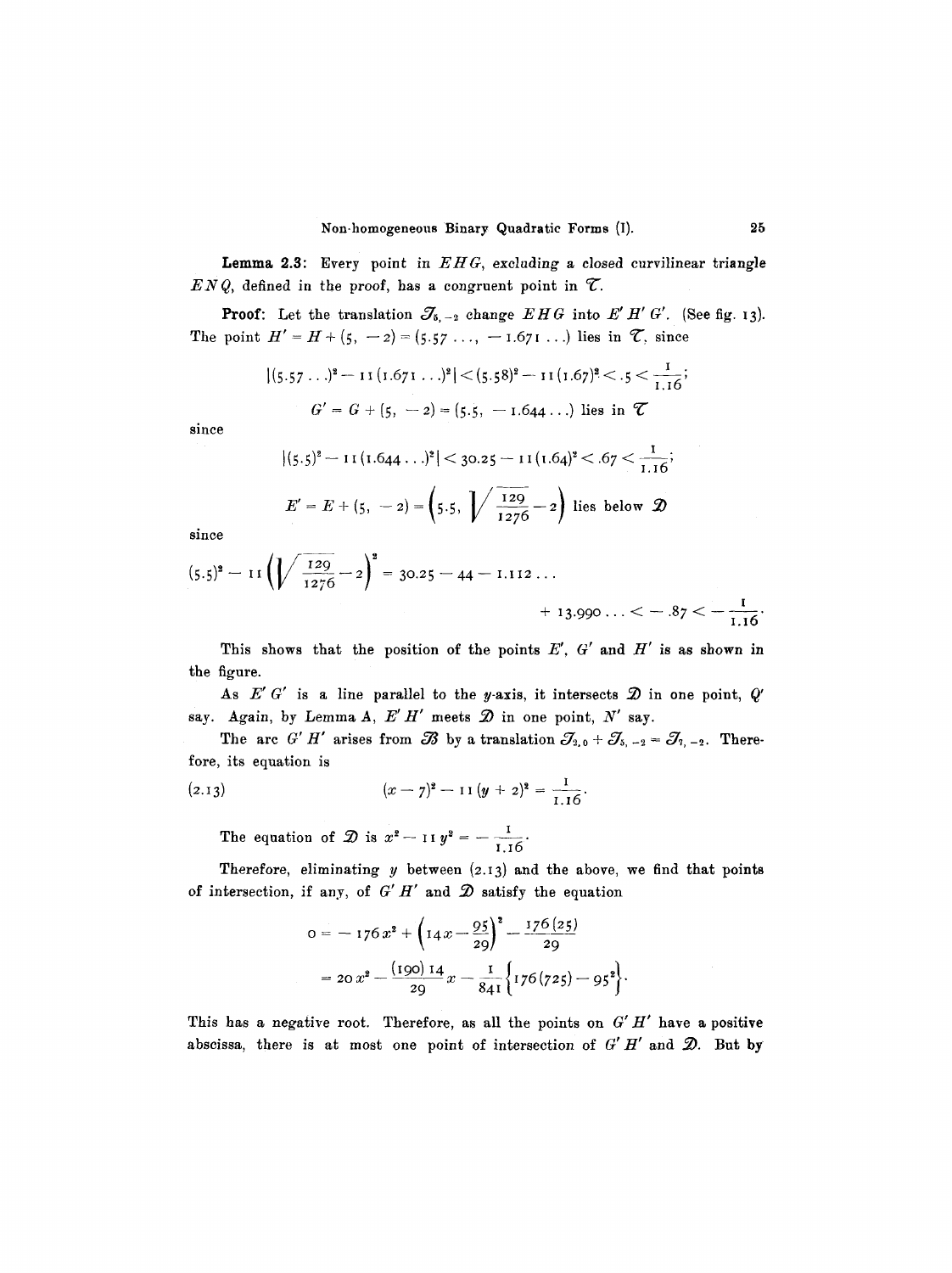Lemma A, the points common to  $G' H'$  and  $D$  are two or none. Therefore  $G' H'$ does not intersect  $\mathcal{D}$ .

The equation of  $\mathscr{A}$  is  $x^2 - 11 y^2 = \frac{1}{1.16}$ .

Eliminating  $y$  between (2.13) and the above, we see that the points of intersection, if any, of  $G'H'$  and  $\mathscr A$  satisfy the equation

$$
0 = 176 x2 + (14 x - 5)2 + \frac{176 (25)}{29} = 20 x2 - 140 x + 176.72 \ldots
$$

As  $f(0) > 0$ ,  $f(2) < 0$  and  $f(5.5) > 0$ , the roots of this equation lie in the open intervals (o, 2) and (2, 5.5). But the x-co-ordinate of every point on  $H'$  G' is greater than 5.5, the x-co-ordinate of  $G'$ . Therefore  $H'$   $G'$  does not intersect  $\mathscr A$  either. Consequently the position of  $E'$  G'  $H'$  is as shown in the figure.

The translation  $\mathcal{J}_{-5,2}$ , i.e. the translation inverse to  $\mathcal{J}_{5,-2}$ , changes *E'N' Q'* into  $ENQ$  of the lemma.

15. **Lemma 2.4:** Every point, except  $\left(\frac{1}{2}, \frac{7}{22}\right)$ , in the closed triangle  $ENQ$ has a congruent point in  $\mathcal{T}$ .

Proof: The equations of the boundary arcs of *ENQ* are

$$
EN: \t x^2 - 11 y^2 = -\frac{1}{1.16}
$$

$$
NQ: \qquad (x + 5)^2 - 11(y - 2)^2 = -\frac{1}{1.16}
$$

$$
E Q: \hspace{1cm} x = \frac{1}{2}.
$$

Therefore, the co-ordinates of  $Q$  are

$$
x = \frac{1}{2}
$$
,  $y = 2 - \sqrt{\frac{3609}{1276}} = (.5, .31822...).$ 

Also the co-ordinates of E are  $\left(\frac{1}{2}, \sqrt{\frac{129}{1276}}\right) = (.5, .31795...).$ 

Therefore, R, the point with co-ordinates  $(\frac{1}{2}, \frac{7}{22}) = (.5, .31818...)$  lies between  $E$  and  $Q$  on the line  $EQ$ .

Let  $RST$ , the line  $y = \frac{7}{22}$  through R meet  $NQ$  and  $EN$  in S and T respectively.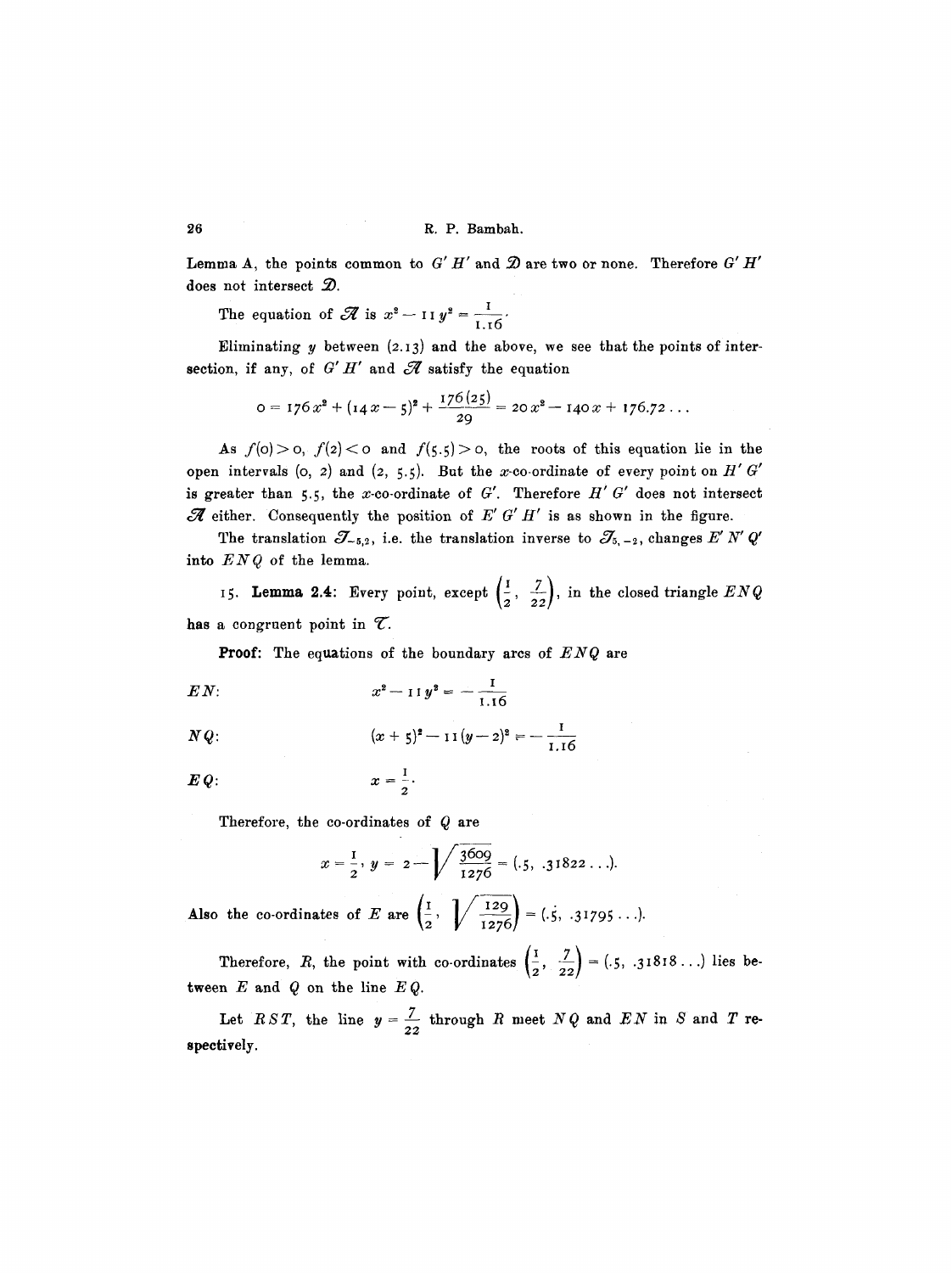Non-homogeneous Binary Quadratic Forms (I). 27

Then the co-ordinates of S are  $\left(\sqrt{\frac{38601}{1276}}-5, \frac{7}{22}\right) = \left(.5001\ldots, \frac{7}{22}\right)$  and those of the T are  $\left(\sqrt{\frac{3^{21}}{1276}}, \frac{7}{22}\right) = \left(.5015\ldots, \frac{7}{22}\right)$ .

Thus the position is as shown in fig. 14.

Consequently every point of *ENQ* has co-ordinates  $\left(\frac{1}{2} + \alpha, \frac{7}{22} + \beta\right)$ , where  $o \leq \alpha < .0016, -.00024 < \beta < .00005.$ 

Therefore the points of  $ENQ$ , excluding  $\left(\frac{1}{2}, \frac{7}{22}\right)$  form a subset of the set  $\Sigma:$  consisting of points  $\left(\frac{1}{2}+\alpha, \frac{7}{22}+\beta\right)$ , where

$$
(2.14) \t 0 \le \alpha < .0016, \ |\beta| < .00024, \ (\alpha, \beta) \ne (0, 0).
$$

It will consequently suffice to show that every point of  $\Sigma$  has a congruent point in  $\mathcal{T}$ .

Suppose it is not so. Then let  $(x', y') = \left(\frac{1}{2} + \alpha_1, \frac{7}{2} + \beta_1\right)$  be a point of  $\Sigma$ such that all points congruent to it lie outside  $\mathcal{T}$ .

Then, we have

$$
(2.15) \t\t\t 0 < \alpha_1 + |\beta_1| \sqrt{11} < .0016 + (.00024) \sqrt{11} < .0024,
$$

and, for all rational integers  $x, y$ ,

$$
(2.16) \qquad \left| \left( x + \frac{1}{2} + \alpha_1 \right)^2 - 11 \left( y + \frac{7}{22} + \beta_1 \right)^2 \right| \geq \frac{1}{1.16}.
$$

Let  $\beta_1 \geq 0$ .

The relation (2.I6) implies that

$$
(2.17) \quad \left| \left\{ \xi - \left( \frac{11}{2} + \frac{37 \, \sqrt{11}}{22} \right) + \left( \alpha_1 + \beta_1 \, \sqrt{11} \right) \right\} \right|
$$

$$
\cdot \left\{ \xi' - \left( \frac{11}{2} - \frac{37 \, \sqrt{11}}{22} \right) + \left( \alpha_1 - \beta_1 \, \sqrt{11} \right) \right\} \right| \ge \frac{1}{1.16}
$$

for all integers  $\xi = x + yV$ II and their conjugates  $\xi' = x - yV$ II in the field  $k(V_{11}).$ 

Write  $\tau$  for the fundamental unit  $I_0 + 3V_1I_1$  of  $k(V_1I)$  and  $\tau'$  for the conjugate of  $\tau$ .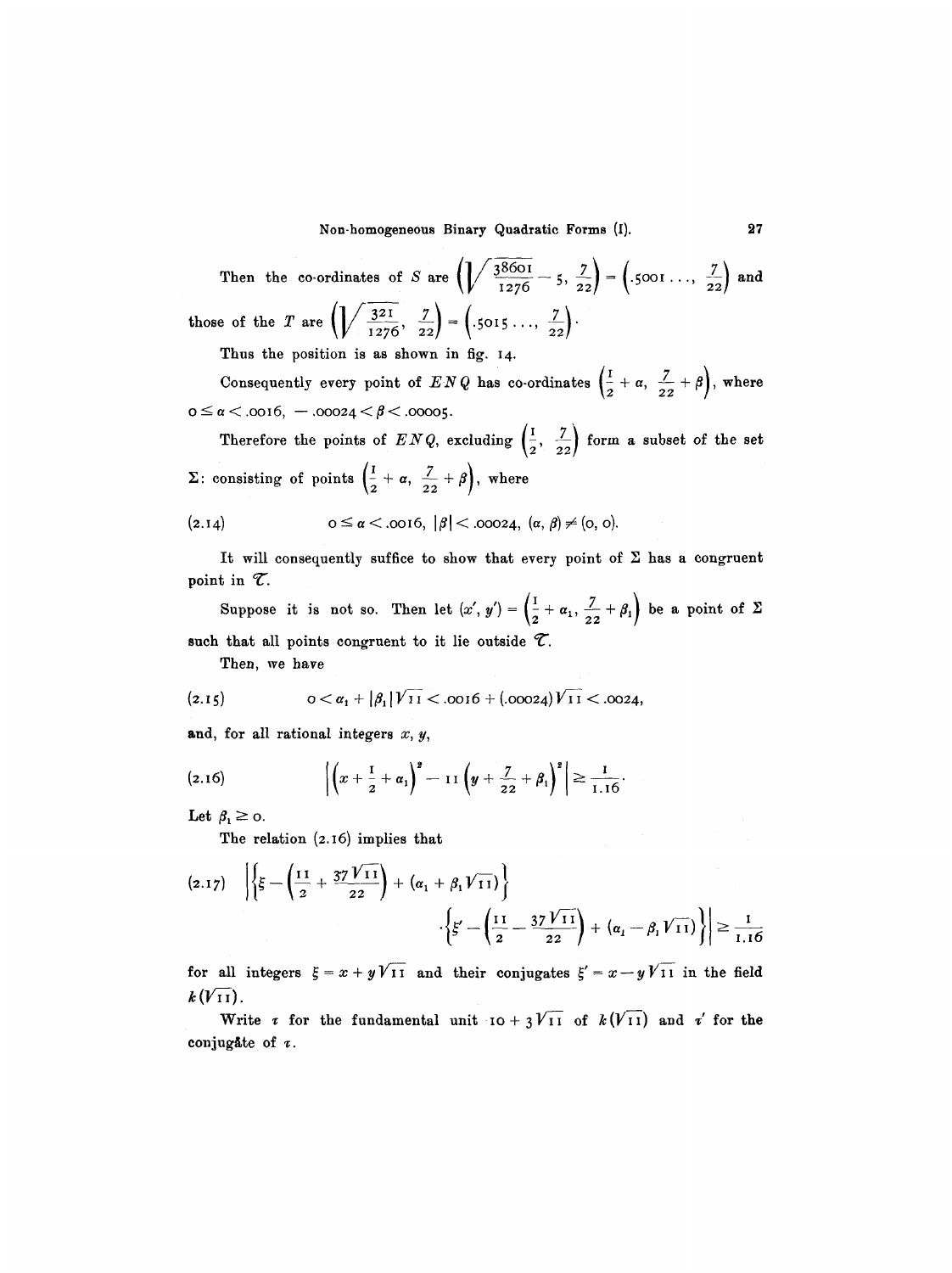## 28 R.P. Bambah.

Then, as in Theorem I, Lemma 1.4, we get a contradiction by taking  $\xi$  defined by the relation:

$$
\xi - \left(\frac{11}{2} + \frac{37 \text{ V} \cdot 1}{22}\right) = -\left(\frac{11}{2} + \frac{37 \text{ V} \cdot 1}{22}\right) t'^{2n}.
$$

If  $\beta_1 = -\beta_2, \beta_2 > 0$ , we first deduce from (z.16) that

$$
(2.18) \quad \left| \left\{ \xi' - \left( \frac{I}{2} - \frac{7V_{11}}{22} \right) + (\alpha_1 - \beta_2 V_{11}) \right\} \right|
$$

$$
\left| \xi - \left( \frac{I}{2} + \frac{7V_{11}}{22} \right) + (\alpha_1 + \beta_2 V_{11}) \right| \right| \ge \frac{I}{I.16}
$$

for all integers  $\xi$  of  $k(V_{11})$ .

Then we get a contradiction by taking  $\xi$  defined by

$$
\xi - \left(\frac{1}{2} + \frac{7\,\mathrm{V}\,\mathrm{I}\,\mathrm{I}}{2\,2}\right) = -\left(\frac{1}{2} + \frac{7\,\mathrm{V}\,\mathrm{I}\,\mathrm{I}}{2\,2}\right)\tau^{\prime}\,\mathrm{2}\,n.
$$

This shows that there is no point  $(x', y')$  in  $\Sigma$  which does not have a congruent point in  $\mathcal T$ . This establishes the lemma.

Combining Lemmas 2.I, 2.2, 2.3 and 2.4 we obtain theorem II.

In the end I would like to express my deep sense of gratitude to Prof. L. J. Mordell, F.R.S., for help in preparing this note. I am also grateful to the Royal Commission of I85I Exhibition for the award of an Overseas Science Research Scholarship which enabled me to carry out this work at the University of Cambridge.

#### **References.**

- BARNES, E. S. I. Non-homogeneous binary quadratic forms. Quar. Jour. Math. Oxford, Second Series,  $I(1950)$ ,  $199 - 211$ .
- DAVENPORT, H. I. Non-homogeneous binary quadratic forms I. Konink. Neder. Akad. Wet. 49  $(\text{1946}), 815 - 21.$
- ---, 2. Non-homogeneous binary quadratic forms II. Konink. Neder. Akad. Wet.  $50$  (1947),  $378-89$ .
- --, 3. Non-homogeneous binary quadratic forms III. Konink. Neder. Akad. Wet.  $50$  (1947),  $484 - 91$ .
- --, 4. Non-homogeneous binary quadratic forms IV. Konink. Neder. Akad. Wet. 50 (1947), 909—17.

HEINHOLD, J. I. Verallgemeinerung und Verschärfung eines Minkowskischen Satzes. Math. Zeit., 44 (1939), 659-88.